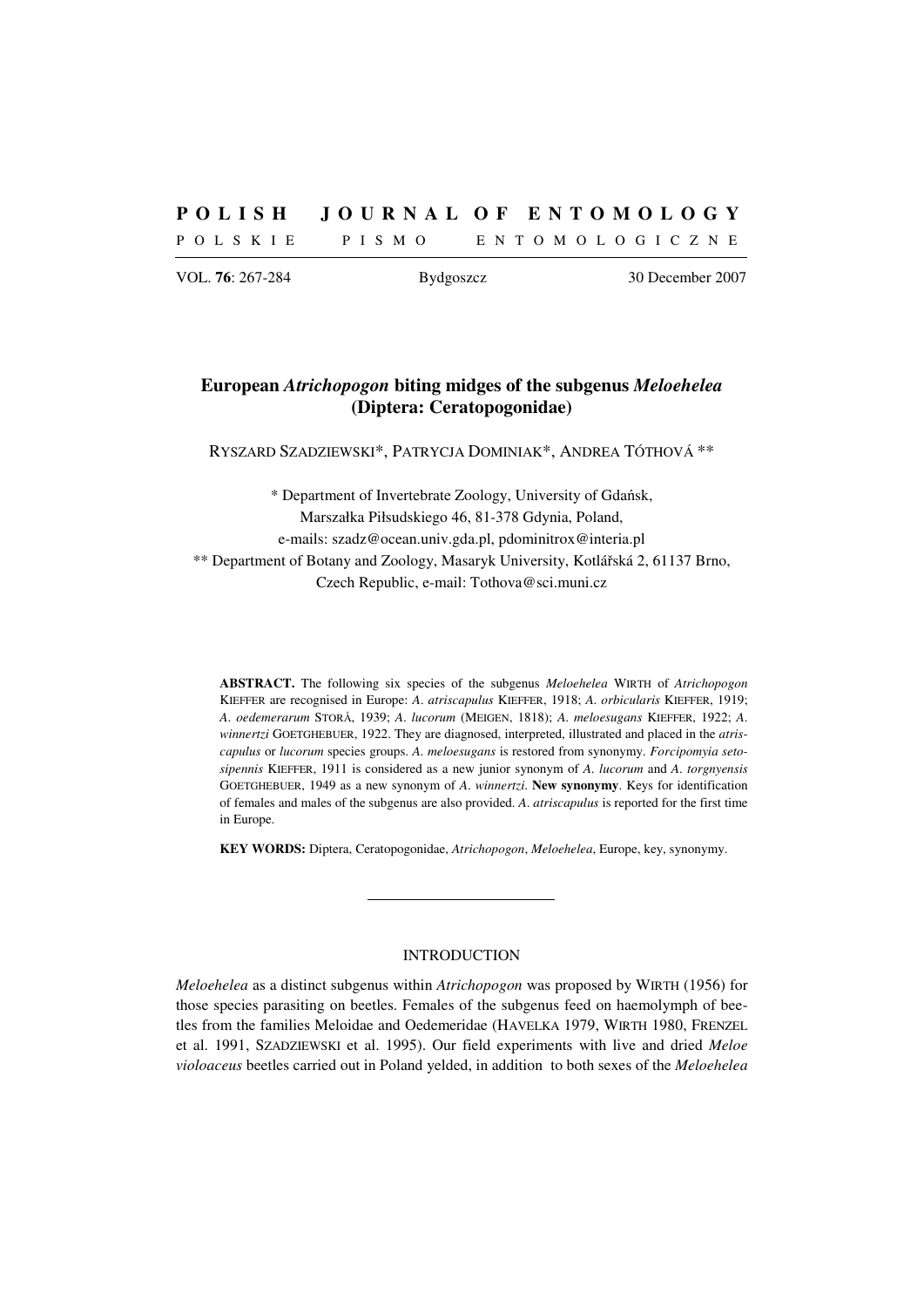biting midges (*A*. *lucorum*, *A*. *meloesugans*, *A*. *oedemerarum*, *A*. *orbicularis*, *A*. *winnertzi*), also *Atrichopogon brunnipes* (MEIGEN) (subg. *Atrichopogon* s.str.), *A. muelleri* MÜLLER (subg. *Psammopogon*), *Anthomyia pluvialis* (LINNAEUS) (Anthomyiidae) and *Notoxus monoceros* (LINNAEUS) (Anthicidae). We still do not know why the *Anthomyia* flies and antlike flower beetles are atracted to meloids. The phoretic hypothesis proposed by THÉODORIDÈS & DEWAILLY  $(1951)$  to explain why the Anthicidae visit meloids is not ecologically plausible.

Biting midges of the subgenus *Atrichopogon* (*Meloehelea*) are common in moist terrestrial habitats in Europe, but they are still poorly known and difficult to identify. This paper reviews six European species of the subgenus and provides revised diagnoses and keys to their identification. Other three specific names included in the subgenus *Meloehelea* by REMM (1988): *A. atribarbus* KIEFFER, 1922 from Germany, *serrulatus* KIEFFER, 1924 from France and *cretensis* KIEFFER, 1919 from Greece are nomina dubia. The paper is a part in a series on taxonomy of the European *Atrichopogon* (SZADZIEWSKI et al. 1995, SZADZIEWSKI et al. 1996, SZADZIEWSKI 2001a,b).

# MATERIALS

The present study is based on specimens, mounted on microscope slides, from the following collections: Department of Invertebrate Zoology, University of Gdańsk; Institut Royal des Sciences Naturelles de Belgique, Bruxelles (RScNB); P. HAVELKA (Karlsruhe) and A. TÓTHOVÁ (Brno). The terminology used in the descriptions follows that of SZADZIEWSKI (1986).

# **SYSTEMATICS**

# **Genus** *Atrichopogon* **KIEFFER, 1906 Subgenus** *Meloehelea* **WIRTH, 1956**

Type species *Atrichopogon meloesugans* KIEFFER (misidentified, =*Atrichopogon winnertzi* GOETGHEBUER, 1922), by original designation. References: WIRTH 1956, 1980, SZADZIEWSKI et al. 1995.

# **Diagnosis**

Adults of the subgenus can be distinguished by the following combination of characters: sensory pit located at midlength of third palpal segment, eyes bare, wing membrane with macrotrichia in both sexes, two seminal capsules. Female laciniae smooth (*A*. *orbicularis*) or with 6-15 teeth (other species).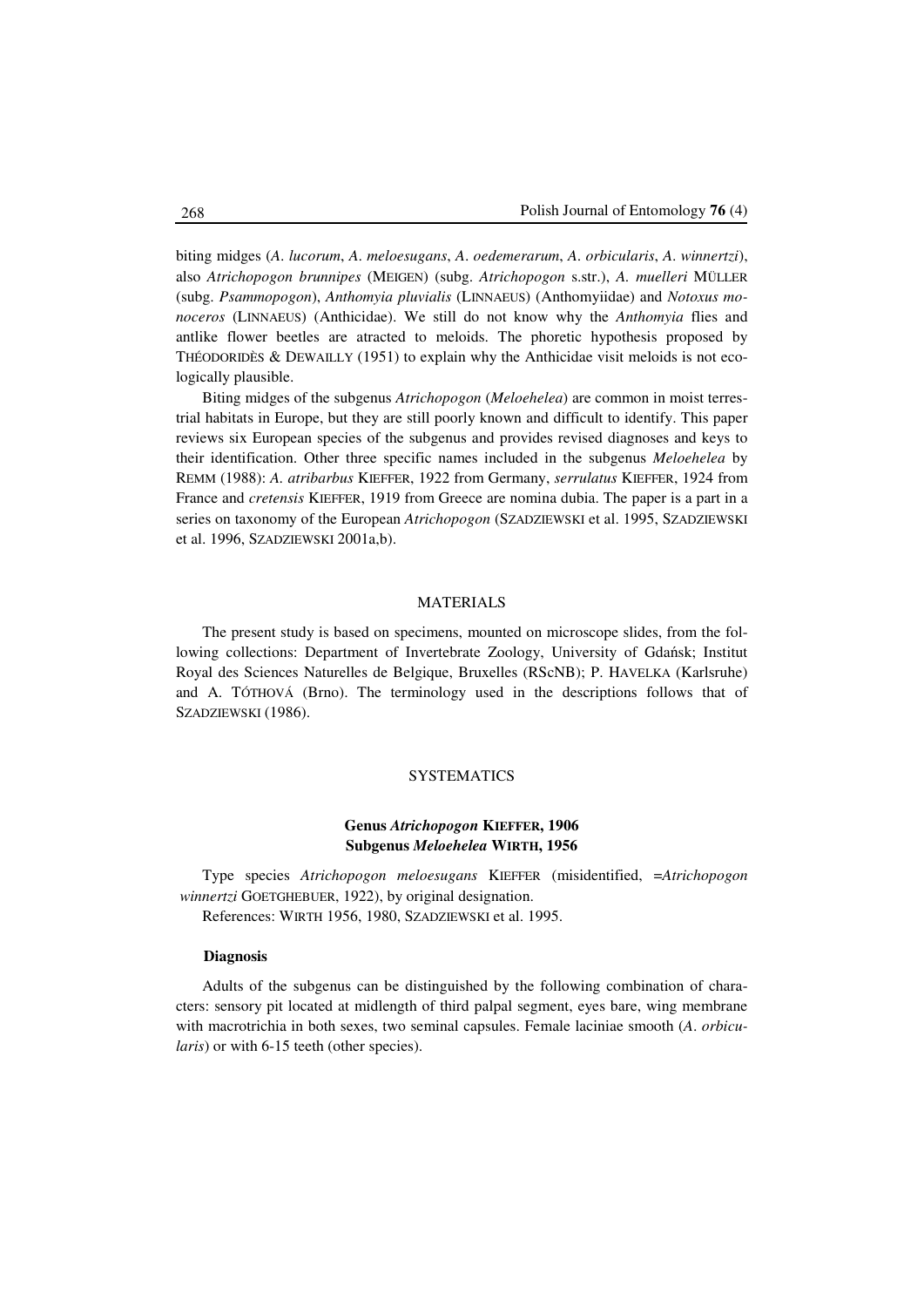The species examined form two distinct groups differing in morphology of proboscis and are named here the *atriscapulus* and *lucorum* species groups (see below key and diagnoses).

# **Keys to determination**

# **Females**

| 1. Proboscis straight. Proximal flagellomeres spherical (moniliform) to subcylindrical (Figs |
|----------------------------------------------------------------------------------------------|
| 1-3). Teeth of mandible largest at apex, their size gradually increasing distad in series    |
| (Fig. 12). Lacinia smooth or with weak indistinct teeth (atriscapulus group)  2              |
| -. Proboscis upcurved. Proximal flagellomeres disciform (transverse) to spherical (Figs 4-   |
| 6). Teeth of mandibles largest at midportion (Figs. 10, 11). Lacinia armed with distinct     |
|                                                                                              |
| 2. Seminal capsules unequal (Fig. 20). Paratergite usually with 2 setae. Flagellomeres 5-8   |
|                                                                                              |
| -. Seminal capsules equal (Fig. 19). Paratergite usually with 1 seta. Flagellomeres 5-8      |
|                                                                                              |
| 3. Large species, wing length 1.8-2.1 mm. Lacinia without teeth. Wing membrane below         |
|                                                                                              |
|                                                                                              |
| -. Small species, wing length 1.1-1.5 mm. Lacinia with pale indistinct teeth. Wing mem-      |
|                                                                                              |
| A. oedemerarum STORÅ, 1939                                                                   |
| 4. Teeth of mandible large, number 19-24 (Fig. 10). Legs usually dark brown to black.        |
| Proximal flagellomeres disciform (appressed or flattened) (Fig. 5)                           |
|                                                                                              |
|                                                                                              |
| -. Teeth of mandibles small, number 26-36 (Fig. 11). Legs black, dark brown or yellowish.    |
|                                                                                              |
|                                                                                              |
| 5. Legs yellowish. Proximal flagellomeres disciform (Fig. 4), AR 2.4-2.9. Palpus slender     |
|                                                                                              |
| -. Legs dark brown or black. Proximal flagellomeres spherical to slightly disciform          |
| (Fig. 6), AR 1.5-2.1. Palpus stout (Fig. 9), PR(III) 3.1-4.0. In May and June on Meloe       |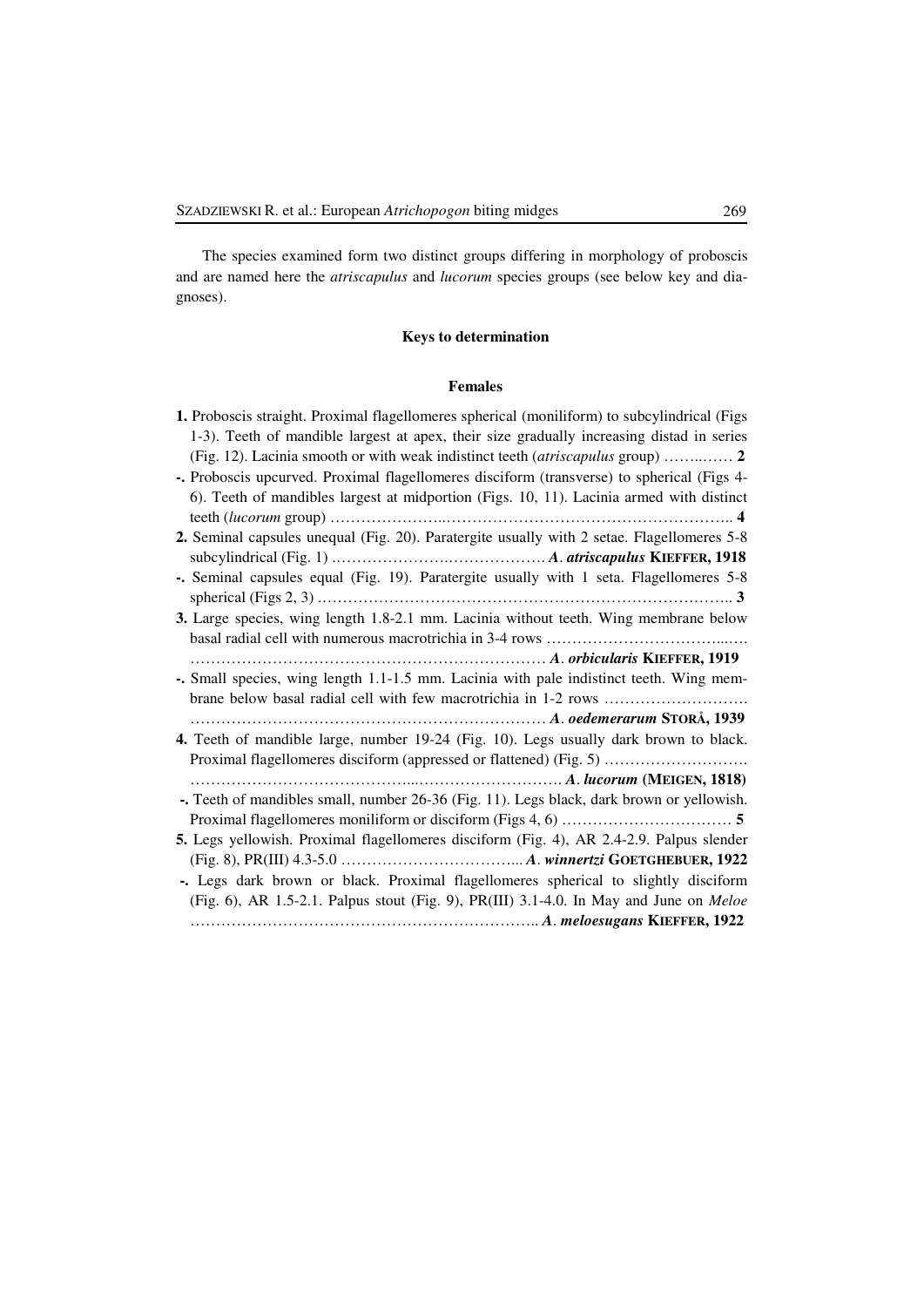

**Figs 1-12.** Female of *Atrichopogon* (*Meloehelea*). Proximal flagellomeres (1-6): 1 - *A*. *atriscapulus*, 2 - *A*. *orbicularis*, 3 - *A*. *oedemerarum*, 4 - *A*. *winnertzi*, 5 - *A*. *lucorum*, 6 - *A*. *meloesugans*. Palpus (7-8): 7 - *A*. *orbicularis*, 8 - *A*. *winnertzi*. Third palpal segment: 9 - *A*. *meloesugans*. Teeth of mandible (10-12): 10 - *A*. *lucorum*, 11 - *A*. *meloesugans*, 12 - *A*. *atriscapulus*.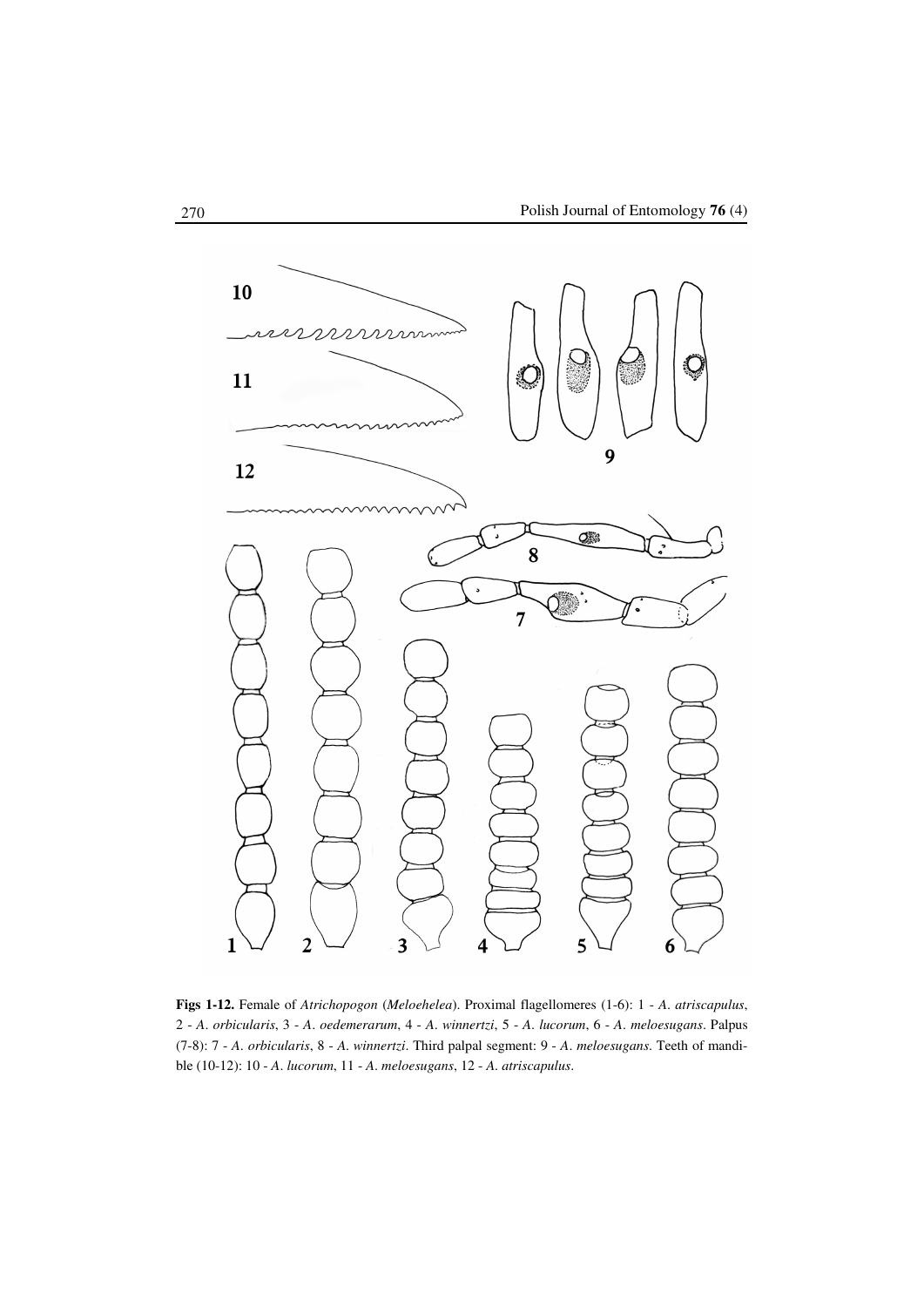

**Figs 13-20.** Aedeagus and seminal capsules of Atrichopogon (Meloehelea): 13 - *A. orbicularis*, 14 - *A. atriscapulus*, 15 - *A. oedemerarum*, 16 - *A. lucorum*, 17 - *A. meloesugans*, 18 - *A. winnertzi*, 19 - *A. orbicularis*, 20 - *A. atriscapulus*.

# **Males**

| 1. Apicomedian process of aedeagus rounded or conical (Figs 14, 15). Proboscis straight |  |  |  |  |  |
|-----------------------------------------------------------------------------------------|--|--|--|--|--|
|                                                                                         |  |  |  |  |  |
| - Apicomedian process of aedeagus with expanded apex (Figs 13, 16-18). Proboscis        |  |  |  |  |  |
|                                                                                         |  |  |  |  |  |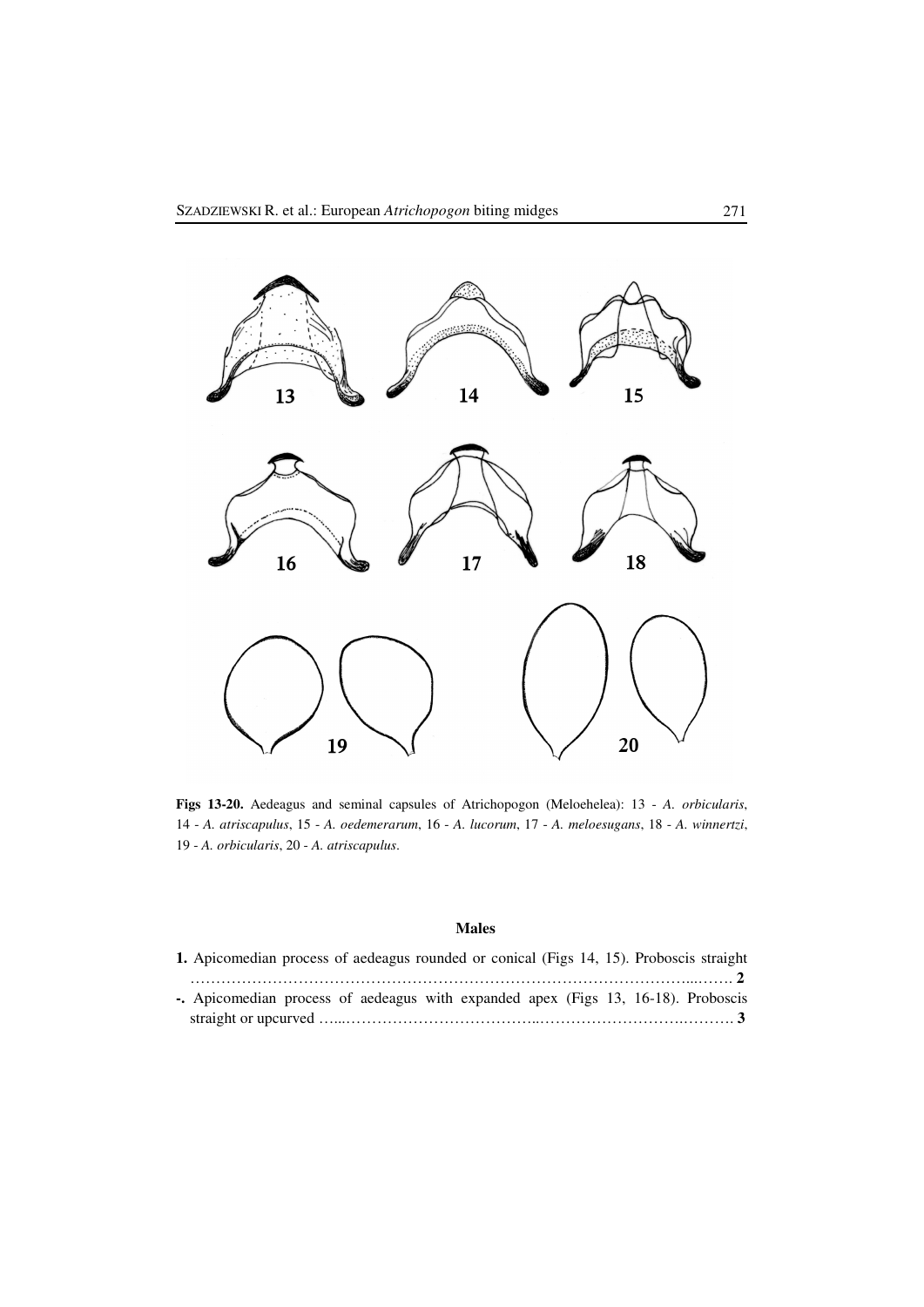| 2. Paratergite with 2 setae. Apicomedian process of aedeagus evenly rounded (Fig. 14)  |
|----------------------------------------------------------------------------------------|
|                                                                                        |
| -. Paratergite with 1 seta. Apicomedian process of aedeagus conical, pointed (Fig. 15) |
|                                                                                        |
| 3. Apicomedian process of aedeagus with broad apex (Fig. 13). Proboscis straight. Wing |
|                                                                                        |
| - Apicomedian process of aedeagus with slender cap (Figs 16-18). Proboscis upcurved.   |
|                                                                                        |
|                                                                                        |
|                                                                                        |
|                                                                                        |
|                                                                                        |
| -. FR(11/10) 1.3-1.5; PR(III) 3.5-4.5  A. meloesugans KIEFFER, 1922                    |

# **Review of species**

## **Species group** *atriscapulus*

The group includes species with straight proboscis and females with mandible teeth growing distad in series. The species group includes: *A*. *atriscapulus*, *A*. *orbicularis* and *A*. *oedemerarum*.

## *Atrichopogon atriscapulus* **KIEFFER, 1918**

Figs 1, 12, 14, 20, Tables 1, 2

*Atrichopogon atriscapula* KIEFFER, 1918: 45 (Tunisia, female). *Atrichopogon atriscapula*: REMM 1988: 91 (in subg. *Psammopogon* REMM). *Atrichopogon atriscapulus*: BORKENT & WIRTH 1997: 18 (in catalogue, Tunisia).

## **Diagnosis**

Legs pale brown, scutellum paler than scutum. Paratergite usually with 2 setae. Proximal female flagellomeres slightly subcylindrical (Fig. 1), AR 1.6-1.8. Mandible (Fig. 12) and lacinia armed with teeth (Table 1). Seminal capsules unequal (Fig. 20), 104 and 80  $\mu$ m long. Aedeagus with weakly sclerotised and evenly rounded apical prolongation (Fig. 14).

## **Material examined**

**Algeria.** Kabylie, Tazmalt 14 May 1981, 2 females, R. SZADZIEWSKI. Akbou, 18 May 1981, 3 males, R. SZADZIEWSKI. **Lithuania.** Varena d. Purgeiai, 26 August 2001, 1 female, R. SPRANG. **Poland.** Starogard Gdański, 19 July 2004, 1 female, M. GWIZDALSKA. Wyskok n. Kętrzyn, light trap, 8-14 August 1993, 2 females, R. SZADZIEWSKI.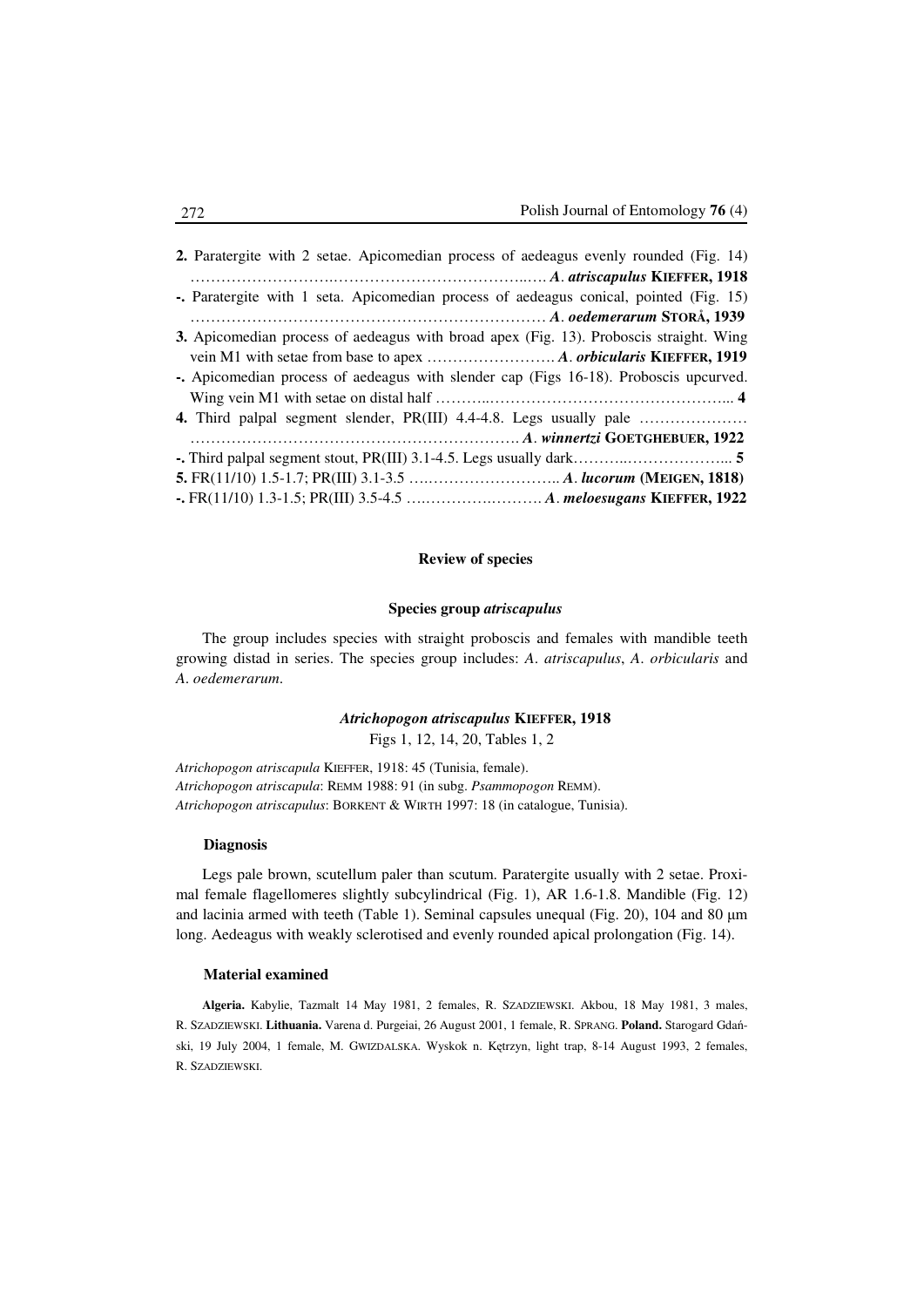| Table 1. Numerical characters of female Atrichopogon (Meloehelea). |  |  |  |  |
|--------------------------------------------------------------------|--|--|--|--|
|--------------------------------------------------------------------|--|--|--|--|

|                      | A. atriscapulus | A. orbicularis | oedemerarum<br>$\overline{A}$ . | A. winnertzi  | A. lucorum    | A. meloesugans |
|----------------------|-----------------|----------------|---------------------------------|---------------|---------------|----------------|
| Wing length [mm]     | 1.45-1.68       | 1.76-2.10      | $1.05 - 1.51$                   | 1.32-1.61     | $1.25 - 1.60$ | 1.38-1.69      |
| Costal ratio CR      | $0.70 - 0.71$   | $0.74 - 0.77$  | $0.67 - 0.71$                   | $0.69 - 0.72$ | $0.70 - 0.72$ | 0.68-0.72      |
| Antennal ratio AR    | $1.6 - 1.8$     | $2.3 - 2.4$    | $1.8 - 2.5$                     | $2.4 - 2.9$   | $2.3 - 2.5$   | $1.5 - 2.1$    |
| Palpal ratio PR(III) | $3.4 - 3.7$     | $3.0 - 3.4$    | $2.6 - 3.0$                     | $4.3 - 5.0$   | $3.0 - 3.2$   | $3.1 - 4.0$    |
| Teeth mandible       | $25 - 31$       | 28-37          | 21-29                           | $31 - 36$     | 19-24         | $26 - 31$      |
| Teeth of lacinia     | $9 - 11$        | $\Omega$       | $6 - 10$                        | $11 - 15$     | $11 - 13$     | $10 - 11$      |
| Tarsal ratio TR(III) | $2.1 - 2.2$     | $2.2 - 2.3$    | $2.3 - 2.4$                     | $2.2 - 2.5$   | $2.1 - 2.3$   | $2.2 - 2.6$    |
| Setae on paratergite | 2(1)            | 1(2)           | 1                               | 1             | 1             | 1              |
| Colour of legs       | pale            | pale           | pale                            | pale          | dark          | dark           |
| Seminal capsules     | unequal         | equal          | equal                           | equal         | equal         | equal          |

**Table 2.** Numerical characters of male *Atrichopogon* (*Meloehelea*).

|                         | atriscapulus<br>$\overline{\mathcal{A}}$ | A. orbicularis | oedemerarum<br>$\overline{A}$ | A. winnertzi  | A. lucorum    | A. meloesugans |
|-------------------------|------------------------------------------|----------------|-------------------------------|---------------|---------------|----------------|
| Wing length [mm]        | 1.58-1.65                                | 1.54-1.93      | 1.05-1.41                     | 1.40-1.68     | 1.36-1.40     | 1.37-1.51      |
| Costal ratio CR         | $0.65 - 0.66$                            | $0.69 - 0.70$  | $0.64 - 0.65$                 | $0.65 - 0.68$ | $0.64 - 0.65$ | $0.63 - 0.66$  |
| Antennal ratio AR       | $1.1 - 1.1$                              | $1.0 - 1.1$    | $0.9-1.1$                     | $1.0 - 1.1$   | $1.1 - 1.2$   | $0.9 - 1.2$    |
| Flagellar ratio PR(III) | 1.7                                      | $1.6 - 1.8$    | $1.4 - 1.7$                   | $1.5 - 1.7$   | $1.5 - 1.7$   | $1.3 - 1.5$    |
| Palpal ratio PR(III)    | 4.0                                      | $3.7 - 3.8$    | $2.9 - 3.7$                   | $4.4 - 4.8$   | $3.1 - 3.5$   | $3.5 - 4.5$    |
| Tarsal ratio TR(III)    | 2.2                                      | $2.1 - 2.3$    | $2.1 - 2.4$                   | $2.2 - 2.4$   | $2.1 - 2.2$   | $2.1 - 2.5$    |
| Setae on paratergite    | 2                                        | 1              |                               |               |               |                |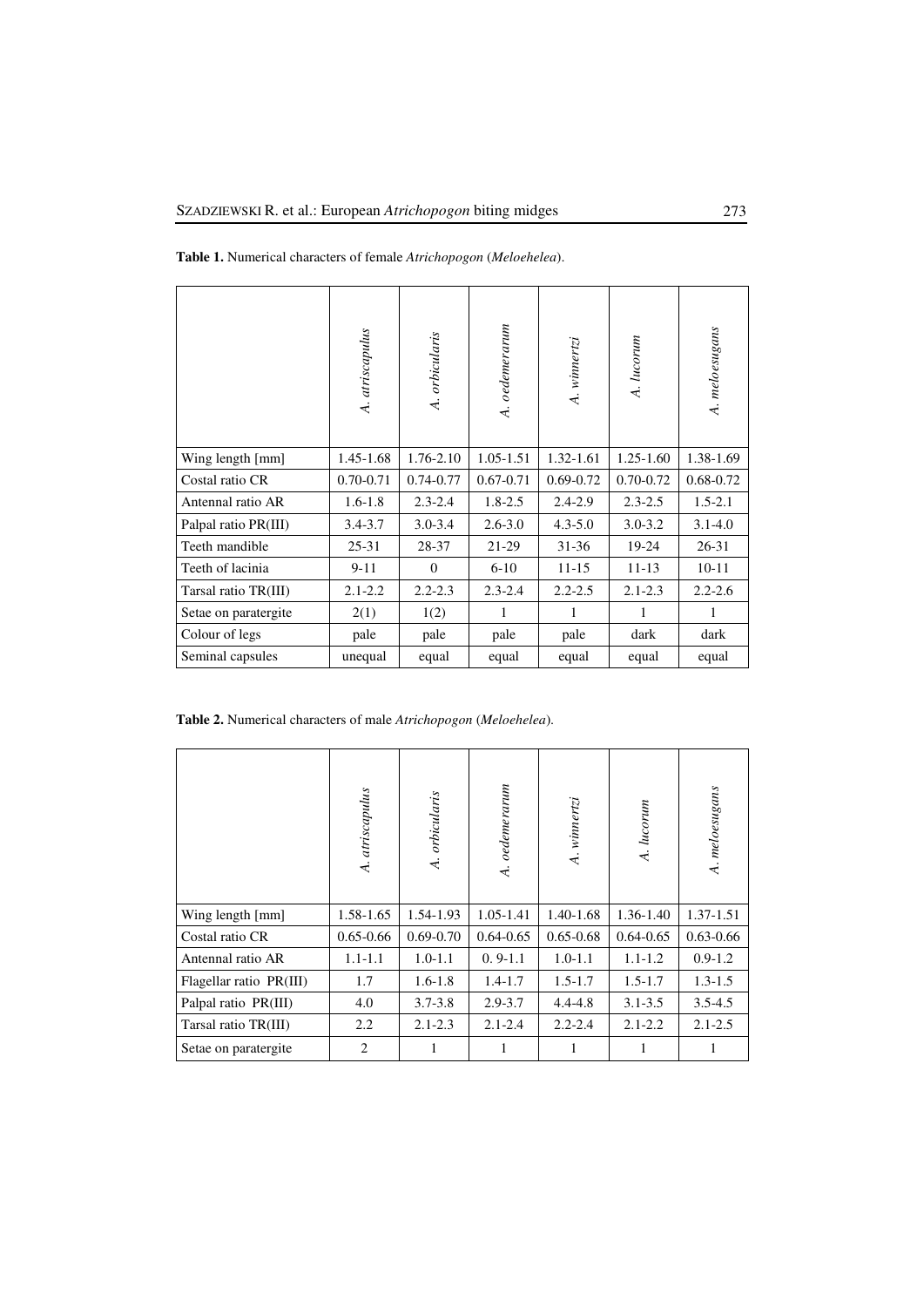## **Distribution**

Tunisia, Algeria, Lithuania, Poland. The species is rare, collected with an entomological net only. This is the first European record of the species.

#### **Discussion**

Types of *A*. *atriscapulus* (2 females) housed in the Budapest Museum of Natural History were lost in the fire in 1956. The specimens from Algeria, collected near the type locality in Tunisia, now examined, fit well the original description of the species by KIEFFER (1918) which suggests that our interpretation of the species is geographically and morphologically reasonable.

# *Atrichopogon oedemerarum* **STORÅ, 1939**  Figs 3, 15, Tables 1, 2

*Atrichopogon oedemerarum* STORÅ, 1939: 16 (Finland, female); WIRTH 1980: 137 (male, female, England, Estonia, Germany, North America); SZADZIEWSKI et al. 1995: 187 (larva, pupa, female, male, Poland).

### **Diagnosis**

Small species (Tables 1, 2). Proximal female flagellomeres moniliform (Fig. 3); mandible armed with 21-29 small teeth increasing distad in size; lacinia with indistinct pale small teeth difficult to discern. Aedeagus characteristic in having cone-like apicolateral prolongation (Fig. 15).

#### **Material examined**

**Lithuania.** Plateliai, 14-21 August 2000, 1 female. **NW Poland.** Gdańsk, Dolina Radości, 5 August 1980, 2 females, R. SZADZIEWSKI; net, 24 May 2005, 1 male, P. DOMINIAK. Gdańsk-Oliwa, at light, 30 July 1978, R. SZADZIEWSKI. Kierzkowo n. Barcin, lake Ostrowieckie, 25 July 1993, J. KRZYWIŃSKI. Krzeszna n. Kartuzy, 14 July 2003, 1 male, M. GWIZDALSKA. Kurze Grzędy Reserve, n. Mirachowo, Lake Wielkie, o. 119, 120, dried *Meloe violaceus*, 10 June 2005, 2 males, P. DOMINIAK; 6 September 2005, 1 male, 2 females, P. DOMINIAK; o. 102, dried *Meloe* sp., 18 May 2005, 2 males, P. DOMINIAK; o. 189, 209, net, 9 June 2005, 1 male, P. DOMINIAK. Łączyno n. Kartuzy, dried *Meloe* sp., 8-30 July 2003, 1 male, 3 females, E. SONTAG. Miastko, Apiales, 27-28 July 1990, 2 males, A. WARZOCHA; 23 June - 17 August 1991, 3 males, 4 females, A. WARZOCHA. Raciąż n. Tuchola, under bark of *Pinus silvestris*, 5 October 1991, ex cult., 5 males, 3 females, W. GIŁKA. Staniszewskie Błota Reserve, n. Mirachowo, o. 227, 209, dried *Meloe* sp., 8 June 2005, 1 female, P. DOMINIAK. Wysocki Młyn n. Tuchola, under stump of *Pinus silvestris*, 16 October 1991, ex cult., 3 males, 5 females, W. GIŁKA. Żarnowiec, 11 October 1988, 1 female, R. SZADZIEWSKI. Żukowo n. Gdańsk, 9 June 2005,1 female, E. SONTAG.

**NE Poland.** Białowieża Primeval Forest, o. 212, 21 August 1985, 1 male, 7 females, J.M. GUTOWSKI; o. 538 Bf, 27 August 1987, 1 female; o. 668c, 14 August 1987, 1 male, R. SZADZIEWSKI; Białowieża National Park, 5 June 1981, 2 males, 1 female, R. SZADZIEWSKI. Czarny Las n. Sztabin, 22 June 1985, 1 male, J. KRZYWIŃSKI;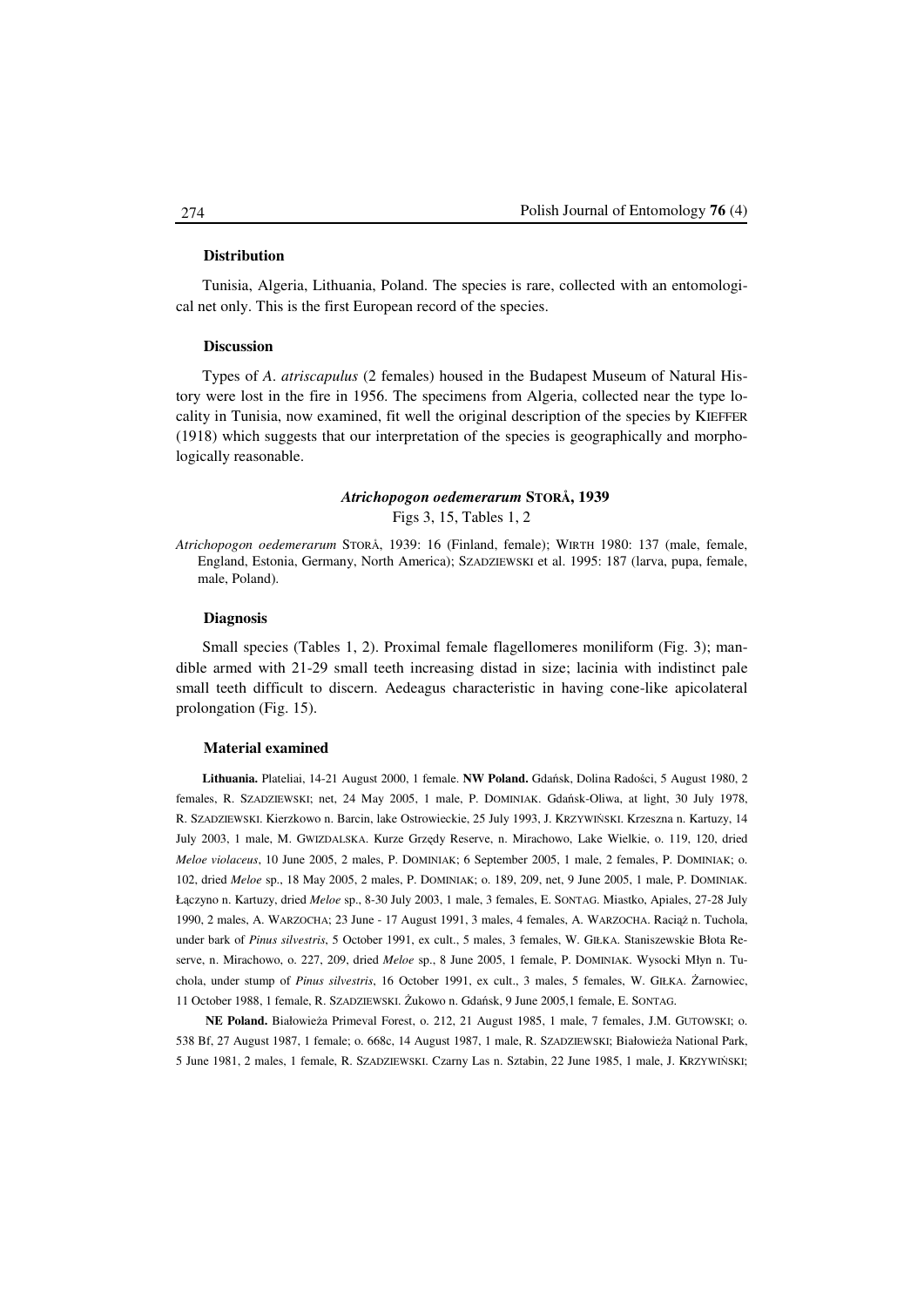13 August 1985, 1 female, J. KRZYWIŃSKI. Giby n. Augustów, 3 June 1981, 1 male, 1 female, R. SZADZIEWSKI. Gołdap, 2 June 1981, 1 female, R. SZADZIEWSKI. Iława, lake Jeziorak, 10 July 1981, 1 male, 1 female, R. SZA-DZIEWSKI. Kadyny n. Elbląg, 10 July 1993, 2 males, J. KRZYWIŃSKI. Kunicha n. Sztabin, *Conium maculatum*, 7 July 1985, 1 male, J. KRZYWIŃSKI. Łęknica n. Kętrzyn, near the forest, 16 July 1981, 1 male, R. SZADZIEWSKI. Mazurki n. Augustów, marsh, net, 28 June 2005, 1 female, P. DOMINIAK. Olsztyn, Apiaceae, 13 July 1990, 1 female, K. ZADROGA; 18 August 1990, 1 male, 1 female, K. ZADROGA. Pagórki n. Elbląg, 10 July 1993, 1 male, J. KRZYWIŃSKI. Puszcza Biała, o. 38 b, 21 May 1986, 1 female, IZ PAN. Silec n. Kętrzyn, net, 3-14 August 1979, 1 male, R. SZADZIEWSKI; Apiales, 16 August 1980, 1 male, 1 female, R. SZADZIEWSKI; 5 July 1981, 2 males, 1 female, R. SZADZIEWSKI. Solanka, near lake, 15 August 1980, 1 female, R. SZADZIEWSKI. Szczebra n. Augustów, sticky trap, 23 June 1990, 2 females, D. ANUSZKIEWICZ. Sztabin n. Ełk, 24 August 1984, 1 male, J. KRZYWIŃSKI. Wigry National Park: n. Słupie, near Czarna Hańcza river, dried *Meloe* sp., 1 female, P. DOMINIAK; Suchar IV, net, 18 August 2005, 1 female, P. DOMINIAK; dried *Meloe* sp., 26 May 2006, 1 male, P. DOMINIAK. Wyskok n. Kętrzyn, light trap, September 1991, 1 male, R. SZADZIEWSKI; 25-26 July 1993, 2 males, R. SZADZIEWSKI; 8-14 August 1993, 9 males, 14 females, R. SZADZIEWSKI; 27 July 1996, 1 female, R. SZADZIEWSKI; 20 August 1997, 1 female, R. SZADZIEWSKI; dried *Meloe violaceus*, 10 May 1998, 2 females, R. SZADZIEWSKI; netting near the lake, 5 June 1999, 1 male, W. GIŁKA. **SW Poland.** Babimost n. Zielona Góra, Moericke trap, 21 June 1987, 1 female, IZ PAN; 18 September 1987, 1 female, IZ PAN. Gołysz n. Skoczów, 15 August 1983, 1 male, W. KRZEMIŃSKI. Karkonosze Mts.: near "domek Myśliwski", near Łomnica river, net, 22 July 2006, 1 female, P. DOMINIAK; Hala Szrenicka, 1191 m asl, dried *Meloe* sp., 20 July 2006, 2 females, P. DOMINIAK; Karpacz, near Dziki Potok, dried *Meloe violaceus*, 8 July 2004, 2 males, 6 females, M. GWIZDALSKA; Karpacz - Wilcza Poręba, 11 July 2004, 2 females, M. GWIZDALSKA; Mały Staw, net, 11 July 2004, 9 males, 6 females, M. GWIZDALSKA; Sosnówka Dolna, netting in the forest, 3 August 1982, 1 male, R. SZADZIEWSKI; at light, 5 August 1982, 1 male, R. SZADZIEWSKI; Zielony Klin peat-bog, 1143 m asl, net, 20 July 2006, 1 female, P. DOMINIAK. Stołowe Mts.: Batorówek, 644 m asl, net, 26 July 2006, 1 female, P. DOMINIAK; Karłów, 779 m asl, net, 26 July 2006, 2 females, P. DOMINIAK; near Pośny waterfall, 646 m asl, net, 26 July 2006, 1 female, P. DOMINIAK; 641 m asl, 26 July 2006, 1 male, P. DOMINIAK; Pasterka, 717 m asl, net, 25 July 2006, 1 female, P. DOMINIAK. **SE Poland.** Bieszczady Mts: Moczarne Reserve, net, 11 July 2005, 1 male, P. DOMINIAK; Tarnawa Reserve, peat-bog, dried *Meloe* sp., 13 July 2005, 3 females, P. DOMINIAK; Ustrzyki Górne, net, 23-30 July 1980, 9 females, R. SZADZIEWSKI; Apiales, net, 12 July 2005, 1 male, P. DOMINIAK; Wołosate Reserve, n. Wołosate, peat-bog, net, 10 August 2006, 1 female, P. DOMINIAK. Dolina Będkowska n. Kraków, 9 July 1983, 1 female, W. KRZEMIŃSKI. Kotlina Orawsko-Nowotarska: Czarny Dunajec, meadow, net, 26 June 2006, 1 female, P. DOMINIAK; Czarny Dunajec-Baligówka, at light, 13 August 2006, 1 male, A. KLASA; Baligówka peat-bog, dried *Meloe* sp., 26-28 June 2006, 3 females, P. DOMINIAK; Las Hamrzyska, net, 29 July 2006, 1 female, P. DOMINIAK; Puścizna Wielka peat-bog, net, 27 June 2006, 1 female, P. DOMINIAK. Kraków, on the window, 24 July 1980, 1 male. Ojców National Park, Ojców, at light, 24 July 1988, 2 females, R. SZADZIEWSKI. Pieniny Mts.: Czertezik, 22 June 1988, 3 males, 1 female, R. SZADZIEWSKI; Przełom Dunajca, 23 June 2003, 1 male, M. GWIZDALSKA; Szafranówka, 27 June 2003, 1 female, M. GWIZDALSKA; Wąwóz Homole, 27 June 2003, 1 male, M. GWIZDALSKA; Wyrobek, 22 June 1988, 1 female, R. SZADZIEWSKI. Rogów n. Koluszki, dried *Meloe* sp., 5 September 2003, 1 female, E. SONTAG. Roztocze: Guciów, near Wieprz river, net, 5 July 2006, 1 female, P. DOMINIAK; Zwierzyniec, *Meloe* sp., 4 July 2006, 1 male, 3 females, P. DOMINIAK. Tatra Mts.: Dolina Małej Łąki, Apiaceae, 21 July 1993, 1 female, J. KRZYWIŃSKI; net, 11 July 2003, 1 male, M. GWIZDALSKA; Miętusi Potok n. Krowi Źleb, 21 July 1993, 1 male,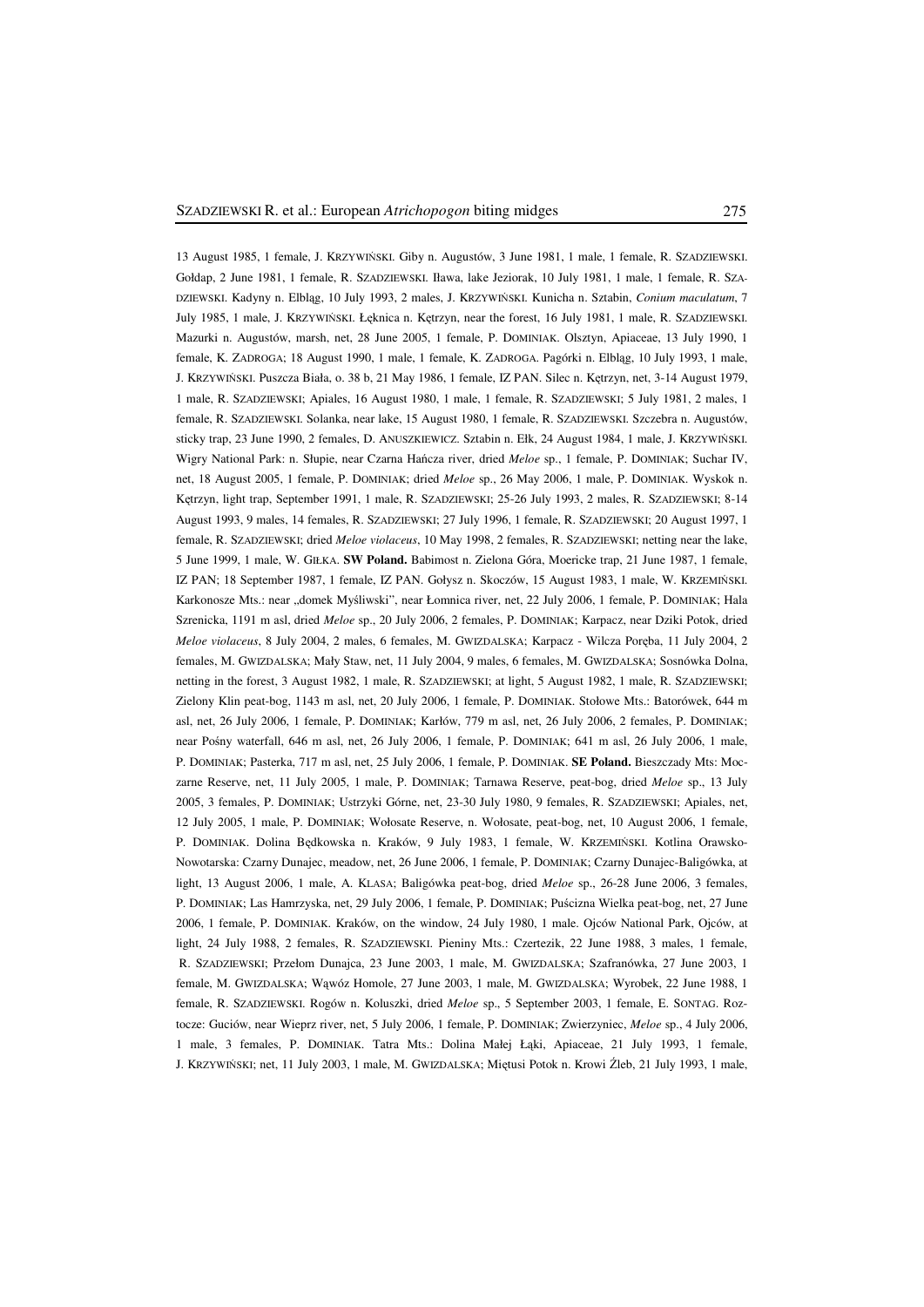J. KRZYWIŃSKI; Miętusi Przysłup, 21 July 1993, 1 female, J. KRZYWIŃSKI; Wąwóz Kraków, 21 July 1993, 1 male, J. KRZYWIŃSKI; Zakopane Jaszczurówka, 8 August 1981, 1 female, R. SZADZIEWSKI; Zakopane, Pod Reglami, dried *Meloe violaceus*, 5 August 2004, 9 females, M. GWIZDALSKA; near Giewont, dried *Meloe violaceus*, 5 August 2004, 1 female, M. GWIZDALSKA. Włodzimierzów n. Piotrków Trybunalski, dried *Meloe* sp., 19 May 2005, 2 females, P. DOMINIAK. Wojtkowa n. Przemyśl, netting, 3 June 1993, 1 female, J. KRZYWIŃSKI.

#### **Distribution, biology**

Holarctic. Common. Females feed on *Meloe*. Larvae live under rotting bark and wood of *Pinus silvestris* (SZADZIEWSKI et al. 1995).

# *Atrichopogon orbicularis* **KIEFFER, 1919**

Figs 2, 7, 13, 19, Tables 1, 2

*Atrichopogon orbicularis* KIEFFER, 1919: 28 (Romania, female).

*Atrichopogon* (*Meloehelea*) *orbicularis*: REMM 1988: 86 (distribution, Czech Republic, Romania, Germany, France, Estonia, Ukraine, Russia: European part., Far East, Georgia).

*Atrichopogon setosipennis* auct.: HAVELKA & CASPERS 1981: 9 (male, female, misidentified and redescribed from Germany); SZADZIEWSKI 1991: 106 (records from Poland).

#### **Diagnosis**

Large species with female and male wings 1.8-2.1 and 1.5-1.9 mm long, respectively. Paratergite with 1-2 setae; scutellum often paler than rest of thorax. Proximal female flagellomeres moniliform (Fig. 2); mandible armed with 28-37 small teeth increasing distad in size; third palpal segment relatively stout (Fig. 7); seminal capsules equal in size (Fig. 19). Aedeagus with unique broad roof-like apicomedian process (Fig. 13); wing vein M1 with setae from base to apex.

## **Material examined**

**Czech Republic.** Moravia, Lednice, 15 May 1984, 1 female; 29 June 1985, 1 female, J. VANHARA. **France.** Alps n. Geneva, Sixt Fer á Cheval, 1000 m asl, 11 June 1994, 1 male, R. SZADZIEWSKI. **Germany.** 21 May 1975, C88, Kochelsee, 1 female, P. HAVELKA. **Poland.** Białowieża Primeval Forest: o. 599 b, 17 June 1991, IZ PAN; Białowieża National Park, 5 June 1981, R. SZADZIEWSKI. Kadyny n. Elbląg, 10 July 1993, 1 male, J. KRZYWIŃSKI. Bieszczady Mts.: Brzegi Górne, Apiales, net, 11 July 2005, 1 female, P. DOMINIAK; Moczarne n. Wetlina, net, 22 June 2004, 4 males, 2 females, M. GWIZDALSKA; Moczarne Reserve, net, 11 July 2005, 1 female, P. DOMINIAK; Ustrzyki Górne, 23-30 July 1980, 4 females, R. SZADZIEWSKI.

## **Distribution**

The species probably represents a boreal faunal element in the Palaearctic Region. Reported from Europe and the Russian Far East. Recorded in north Poland and mountains in the south.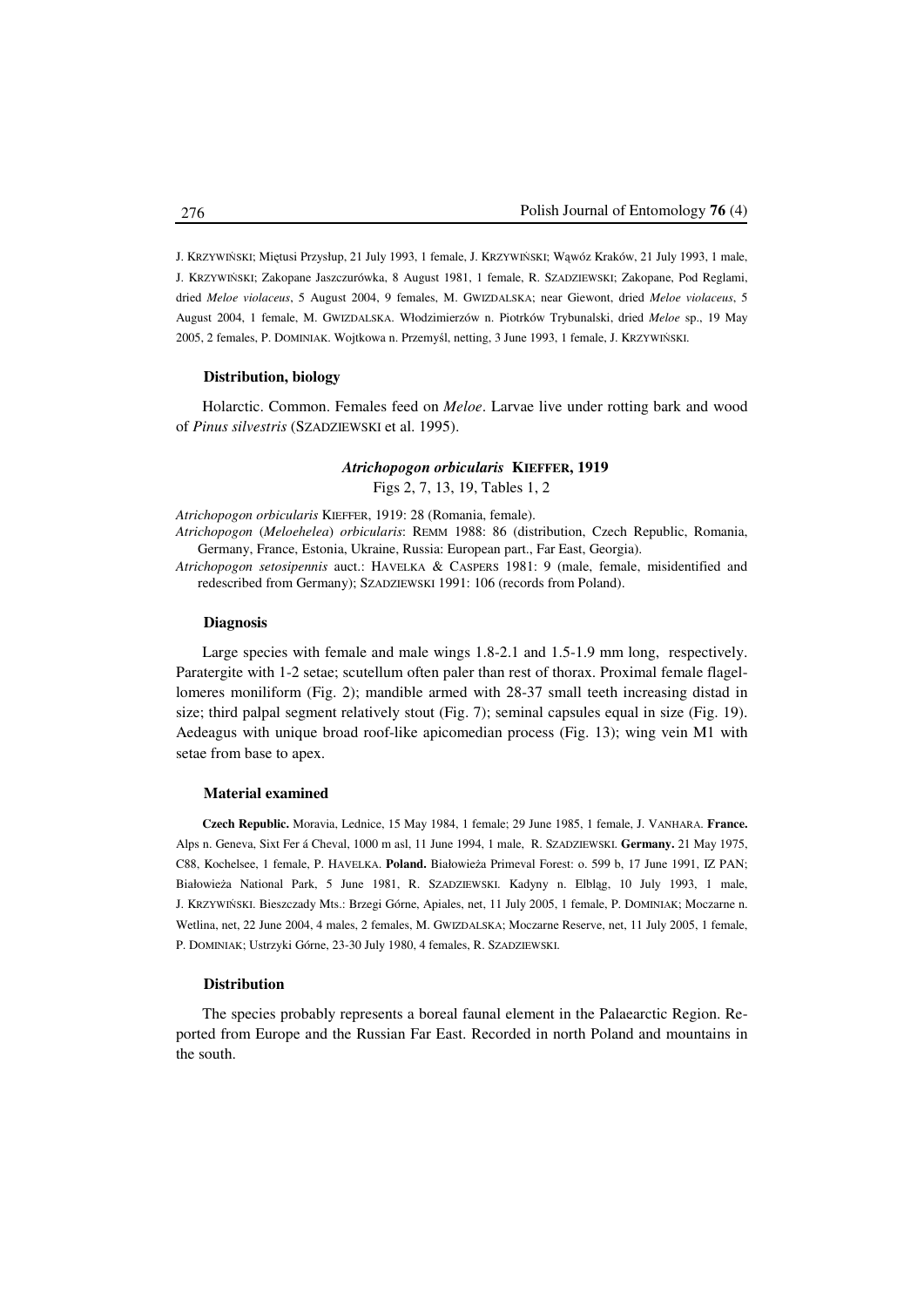#### **Discussion**

Types of *A*. *orbicularis* housed in the Budapest Museum of Natural History were lost in the fire in 1956. The species was treated as a junior synonym of *A*. *setosipennis* s. auct. by REMM (1981). Subsequently REMM (1988) recognised it again as a valid species. This interpretation is being followed here.

## **Species group** *lucorum*

## **Diagnosis**

Proboscis upcurved. Female mandible with teeth largest at midportion (see the key). The group includes three species: *A*. *lucorum*, *A*. *meloesugans* and *A*. *winnertzi* diagnosed below.

# *Atrichopogon lucorum* **(MEIGEN, 1818)**

Figs 5, 10, 16, Tables 1, 2

*Ceratopogon lucorum* MEIGEN, 1818: 72 (Europe, male, female). *Ceratopogon sylvaticus* WINNERTZ, 1852 (Germany, male). *Forcipomyia setosipennis* KIEFFER, 1911: 3 (Germany, female), **syn. n**. *Atrichopogon winnertzi var*. *bidentatus* KIEFFER, 1924: 399 (France, male). *Atrichopogon epicautae*: TÓTHOVÁ et al. 2003: 34 (misidentified, Czech Republic).

### **Diagnosis**

Proboscis upcurved. Paratergite with 1 seta. Scutellum and legs usually dark brown or black. Proximal female flagellomeres disciform (Fig. 5); mandible with 19-24 large teeth (Fig. 10). Third palpal segment relatively stout (Tables 1, 2). Males of *A*. *lucorum* are very close to those of *A*. *meloesugans* (Figs 16, 17) with only small differences noted in FR and PR ratios (see key). Male FR(11/10) 1.5-1.7; PR(III) 3.1-3.5.

# **Material examined**

**Holotype** female of *Forcipomyia setosipennis* KIEFFER labelled as follows: [original name hand written by KIEFFER - *Ceratopogon setosipennis* K.], Type de KIEFFER, R.I.Sc.N.B. I.G.26.900, Bruxelles.

#### **Other materials**

**Bulgaria.** Pančarevo, 8 June 1984, 1 female, W. KRZEMIŃSKI. Pirin Mts: Poping Lake, 24 June 1982, 5 males, 1 female, W. KRZEMIŃSKI; Sandanski, 12 June 1984, 1 male, 2 females, W. KRZEMIŃSKI. **France.** Alps near Geneva, Sixt Fer á Cheval, 1000 m asl, 11 June 2004, 1 male, 5 females, R. SZADZIEWSKI. **Norway.** Sigdal**,**  Buskerud County, pyrethroid *fog*, *Pinus*, 5 June 1998 - 8 July 1999, 4 males, 4 females, SKARVEIT & THUNES.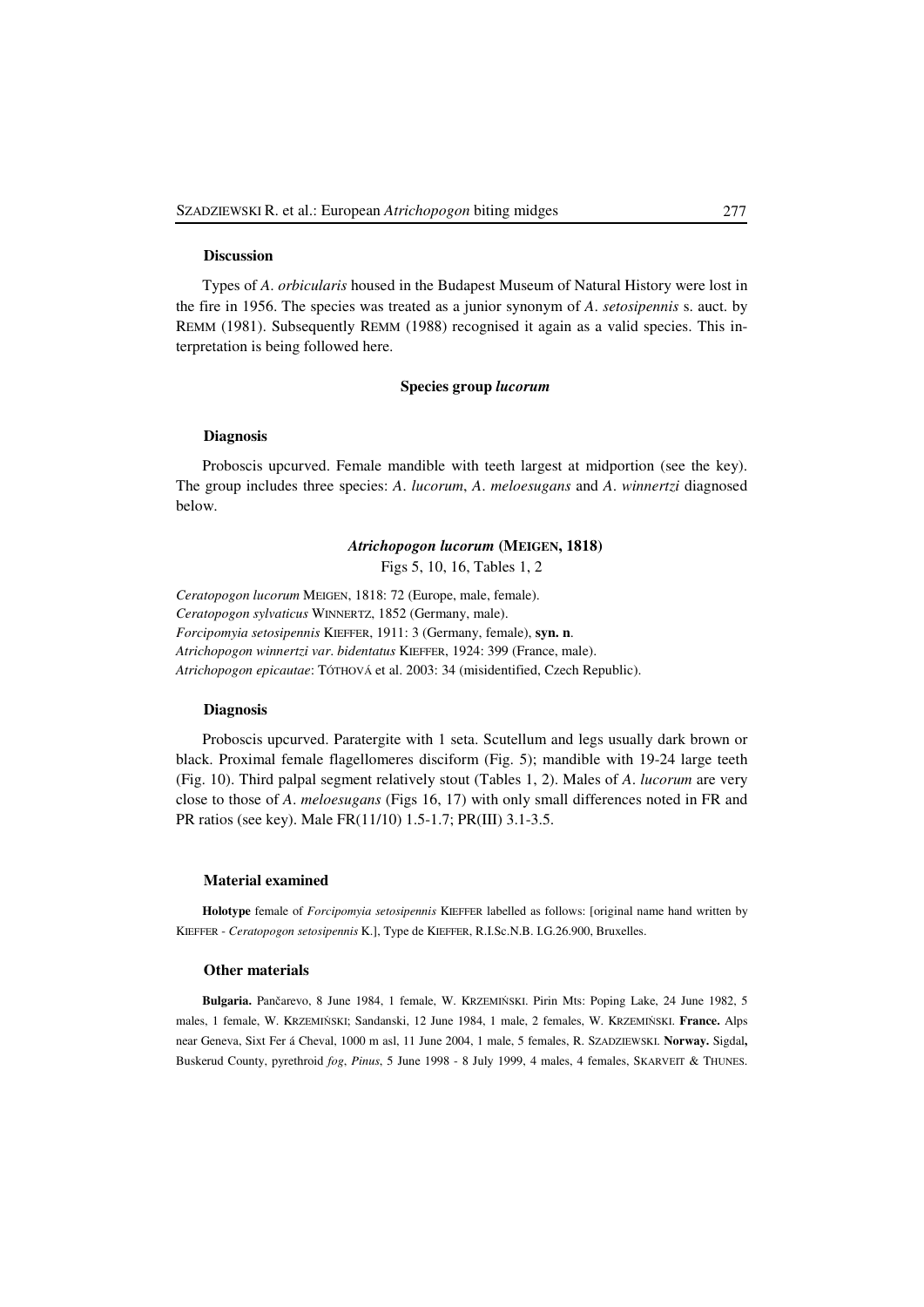**Sweden.** Johanniosfors, 18 July 2003, 2 males, 3 females, W. GIŁKA. **Switzerland.** Geneve, Chene Bougeries, garden, net, 7 June 1994, 4 males, R. SZADZIEWSKI. **North Korea.** Miohjang-san, 22 June 1981, 1 male, W. KRZEMIŃSKI.

**NW Poland.** Babi Dół n. Gdańsk, 15 June 1985, 1 male, J. KRZYWIŃSKI; 13 May 1989, 2 females, 1 male, R. SZADZIEWSKI. Borucino, 29 June 2001, 1 male, P. DOMINIAK. Brzyno, at lake, 3 females, R. SZADZIEWSKI. Chałupy, Hel Peninsula, 10 July 1979, 2 females, R. SZADZIEWSKI. Gdańsk: edge of meadow and forest, 5 June 1980, 2 females, R. SZADZIEWSKI; 18 June 1980, 5 females, R. SZADZIEWSKI; Gdańsk-Oliwa, forest, April 1979, 1 female, R. SZADZIEWSKI; 28 June 1980, 1 male, R. SZADZIEWSKI; Dolina Ewy, 10 June 2003, 2 males, 1 female, M. GWIZDALSKA; Dolina Radości, 24 May 2005, 4 females, P. DOMINIAK; 23 June 2005, 1 female, A. DAMPS. Gdynia-Redłowo, forest near beach, net, 26 May 2004, 1 female, P. DOMINIAK; 28 May 2004, 1 female, P. DOMINIAK. Gdynia-Wzgórze św. Maksymiliana, net, 15 May 2002, 1 female, E. KACZOROWSKA; 22 May 2002, 1 female, E. KACZOROWSKA; 30 May 2002, 2 females, E. KACZOROWSKA; 31 May 2002, 1 female, E. KACZOROWSKA. Godętowo n. Gdańsk, 22 June 1978, 1 female, R. SZADZIEWSKI. Kurze Grzędy Reserve n. Mirachowo, net, 18-27 May 2005, 11 females, P. DOMINIAK. Las Piwnicki n. Toruń, soil trap emerging, May 1973, 2 males, R. SZADZIEWSKI. Lisewo n. Tczew, near Vistula river, 28 May 1987, 1 male, 2 females, R. SZADZIEWSKI. Łęczyno n. Kartuzy, *Meloe violaceus*, 8 July 2003, 1 male, E. SONTAG. Miastko, 19 June - 19 July 1991, 18 males, 15 females, A. WARZOCHA. Mirachowo n. Kartuzy, Apiales, 9 June 2005, 3 males, 6 females, P. DOMINIAK. Puck, net, 21 June 2005, 1 female, E. KACZOROWSKA. Okole n. Starogard Gdański: 7 June 2003, 1 female, M. GWIZDALSKA; 15 June 2004, 2 males, M. GWIZDALSKA. Staniszewskie Błota Reserve, n. Mirachowo, o. 209-227, net, 8 June 2005, 2 females, P. DOMINIAK. Swarożyn, 16 May 1998, 2 males, M. MARKIEWICZ. Uznam n. Świnoujście, 9 June 1975, 1 female, R. SZADZIEWSKI. Władysławowo, 4 July 2001, 1 female, E. KACZOROWSKA. Żukowo n. Gdańsk, 13 July 1994, 1 female, E. KACZOROWSKA. **NE Poland.** Augustów, sticky trap, 26 May 1989, 1 female, D. ANUSZKIEWICZ. Baranowo n. Rutka-Tartak, 3 June 1981, 1 female, R. SZADZIEWSKI. Białowieża National Park: 4, 5 June 1981, 1 male, 1 female, R. SZADZIEWSKI; Park Pałacowy, 4 June1981, 3 females, R. SZADZIEWSKI. Dalny Las, peat-bog, 3 June 1981, R. SZADZIEWSKI. Gołdap, garden, 2 June 1981, 2 males, 1 female, R. SZADZIEWSKI. Gietrzwałd: 8-16 July 1991, 8 males, 8 females, K. PODBIEL-SKA. Iława, at lake Jeziorak, 10 July 1981, 2 females, R. SZADZIEWSKI. Jurowce n. Białystok, 9 June 1981, 1 female, R. SZADZIEWSKI. Kunicha n. Sztabin, 7 July 1985, 1 female, J. KRZYWIŃSKI. Młochów, Moericke trap, 30 April - 13 May 1991, 1 female, IZ PAN. Nadole, 2 June 1982, 4 females, R. SZADZIEWSKI. Puszcza Biała, 2 July 1986, 1 female, IZ PAN. Pagórki n. Elbląg, 10 July 1993, 10 females, J. KRZYWIŃSKI. Pogorzelce n. Białowieża, 4 June 1981, 10 males, R. SZADZIEWSKI. Przystań n. Węgorzewo, 12 July 1981, 1 female, R. SZADZIEWSKI. Ryn n. Giżycko, 2 June 1981, 1 female, R. SZADZIEWSKI. Silec n. Kętrzyn: 3-14 August 1979, 1 female, R. SZADZIEW-SKI; 5-6 February 1980, 2 males, R. SZADZIEWSKI; 5 July 1981, 1 female, R. SZADZIEWSKI. Smolany n. Sejny, 3 June 1981, 1 female, R. SZADZIEWSKI. Szczebra n. Augustów, sticky trap, 23-28 June 1990, 1 male, 2 females, D. ANUSZKIEWICZ. Wigry National Park: o. 111, 112, 113, 24 May 2006, 2 females, P. DOMINIAK; Krzywe 1 July 2005, 1 male, P. DOMINIAK; Słupie, near Czarna Hańcza river, 24 May 2006, 1 female, P. DOMINIAK; Wiatrołuża, 2 July 2005, 1 female, P. DOMINIAK. Wyskok, dried *Meloe violaceus*, net, 14 May 1992 - 10 May 2005, 4 males, 39 females, R. SZADZIEWSKI & W. GIŁKA. **SW Poland.** Stołowe Mts.: near waterfall Pośny, 26 July 2006, 3 females, P. DOMINIAK; Pasterka, net, 25 July 2006, 2 females, P. DOMINIAK. Tatry Mts: Polana Olczyska, 20 July 1993, 1 female, J. KRZYWIŃSKI; Wywierzysko Olczyskie, net, 24 May 2004, 1 male, W. GIŁKA. **SE Poland.** Babia Góra Mts: Markowe Szczawiny, 3 July 1989, 1 male, R. SZADZIEWSKI; Markowy Stawek, on Apiaceae, 3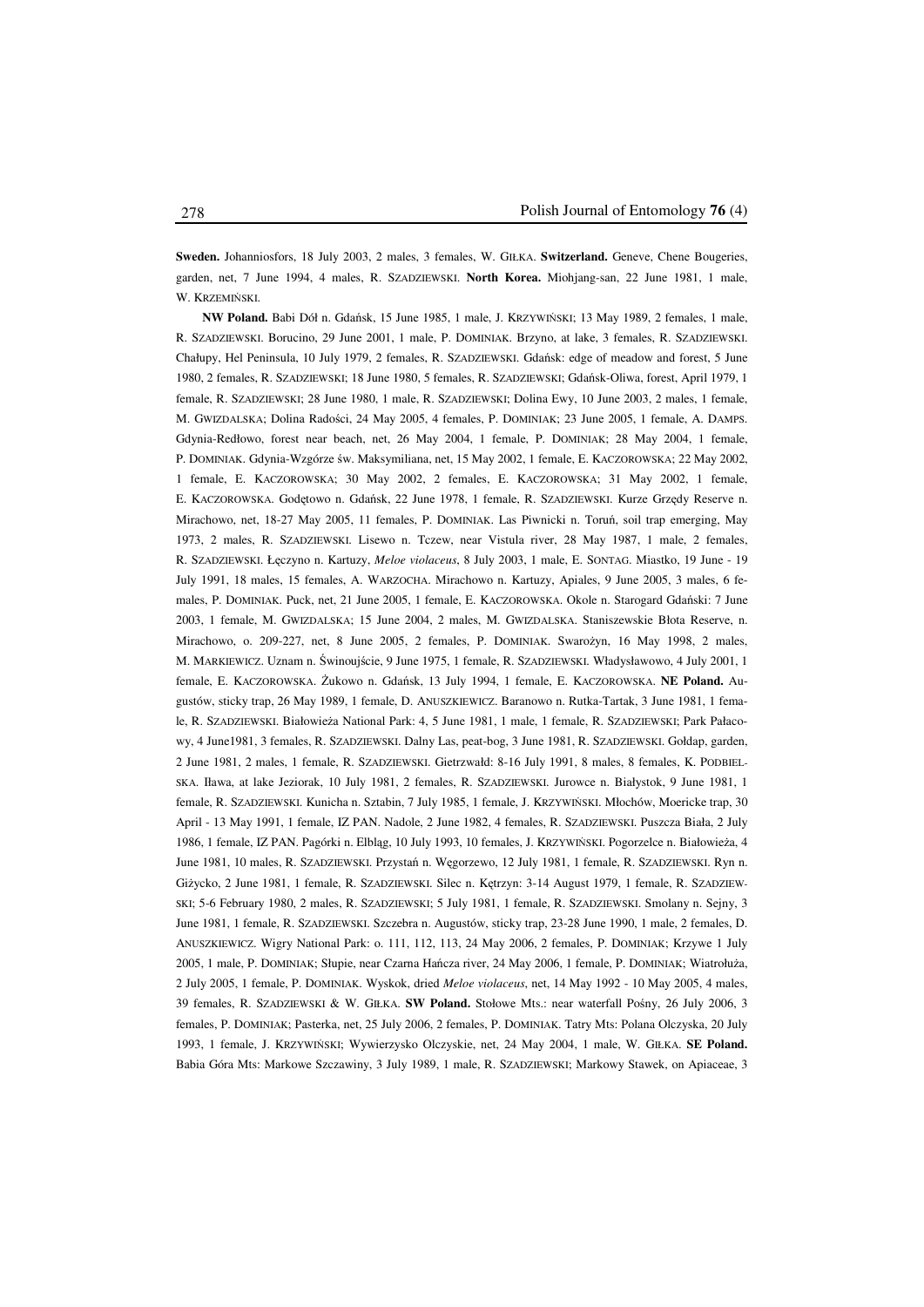July 1989, 1 male, 3 females, R. SZADZIEWSKI; Zawoja Barańcowa, 26 June 1989, 1 female, R. SZADZIEWSKI. Bieszczady Mts.: Chyżne, 29 June 2006, 1 female, P. DOMINIAK; Jawornik, 24 June 2004, 1 male, M. GWIZDAL-SKA; Moczarne, n. Wetlina, 22 June 2004, 1 female, 4 male, M. GWIZDALSKA; Rabia Skała, 24 June 2004, 1 male, M. GWIZDALSKA; Smerek mt, 23 June 2004, 1 female, M. GWIZDALSKA; Tarnawa, peat-bog, net, 13 July 2005, 2 females, P. DOMINIAK; Ustrzyki Górne, 12 July 2005, 2 females, P. DOMINIAK; Wetlina, net, 21 June 2004, 2 male, M. GWIZDALSKA; Wołosate Reserve, n. Ustrzyki Górne, net, 12 July 2005, 1 female, P. DOMINIAK. Karkonosze Mts.: Karpacz n. Dziki Potok, dried *Meloe violaceus*, 8 July 2004, 1 female, M. GWIZDALSKA; Karpacz, near Łomniczka, 11 July 2004, 1 male, M. GWIZDALSKA; Mały Staw, net, 11 July 2004, 2 females, M. GWIZDAL-SKA. Ojców, Ojców National Park, light trap, 24 June 1988, 8 females, 1 male, R. SZADZIEWSKI. Osuchy, 17 May 1988, 1 female. Pieniny Mts.: Czertezik, 22 June 1981, 6 males, R. SZADZIEWSKI; 22 June 1988, 3 females, R. SZADZIEWSKI; Krościenko, 21 June 1988, 1 females, R. SZADZIEWSKI; Polana pod Sokolicą, 28 June 2003, 1 female, M. GWIZDALSKA; Wąwóz Sobczański, 22 June 1988, 2 females, R. SZADZIEWSKI. Kotlina Orawsko-Nowotarska: Czarny Dunajec-Baligówka, Baligówka peat-bog, dried *Meloe violaceus*, net, 26 June 2006, 1 female, P. DOMINIAK; Czarny Dunajec, meadow, net, 26 June 2006, 1 male, P. DOMINIAK; Puścizna Mała, peat-bog, 27 June 2006, P. DOMINIAK; Puścizna Wielka, peat-bog, 27 June, 2006, 1 male, P. DOMINIAK. Tuszyn n. Piotrków Trybunalski, 20 July 1980, 1 male, B. SOSZYNSKI. Włodzimierzów n. Piotrków Trybunalski, 19 May 2005, 11 females, P. DOMINIAK. Zwierzyniec, 4 July 2006, 1 female, P. DOMINIAK.

## **Distribution, biology**

Holarctic. Common. Attacks *Meloe*.

# **Discussion**

The holotype female of *Forcipomyia setosipennis* with wing length 1.48 mm, CR 0.71, TR III 2.2 has no head and accurate identification is not certain. The wing length is identical to that of both *A*. *lucorum* and *A*. *winnertzi*, and the species cannot be treated as a senior synonym of large *A*. *orbicularis* as suggested by HAVELKA & CASPERS (1981: 9). The pinned specimen had relatively pale legs like *A*. *winnertzi*, however, its whole body was pale (now mounted in Canada balsam). According to our observations small biting midges in old collections are usually paler. According to the original description, the body was black (KIEFFER, 1911) and legs were brown (KIEFFER, 1925). This indicates that the species is a junior synonym of dark *A*. *lucorum*. It cannot be synonymous with *A*. *winnertzi* having terrestrial larvae living under the bark of trees (SZADZIEWSKI et al. 1995) because it was reared from larvae found in water of a stream (KIEFFER 1911).

> *Atrichopogon meloesugans* **KIEFFER, 1922** (restored from synonymy) Figs 6, 9, 11, 17, Tables 1, 2

*Atrichopogon meloesugans* KIEFFER, 1922: 495 (Algeria, female).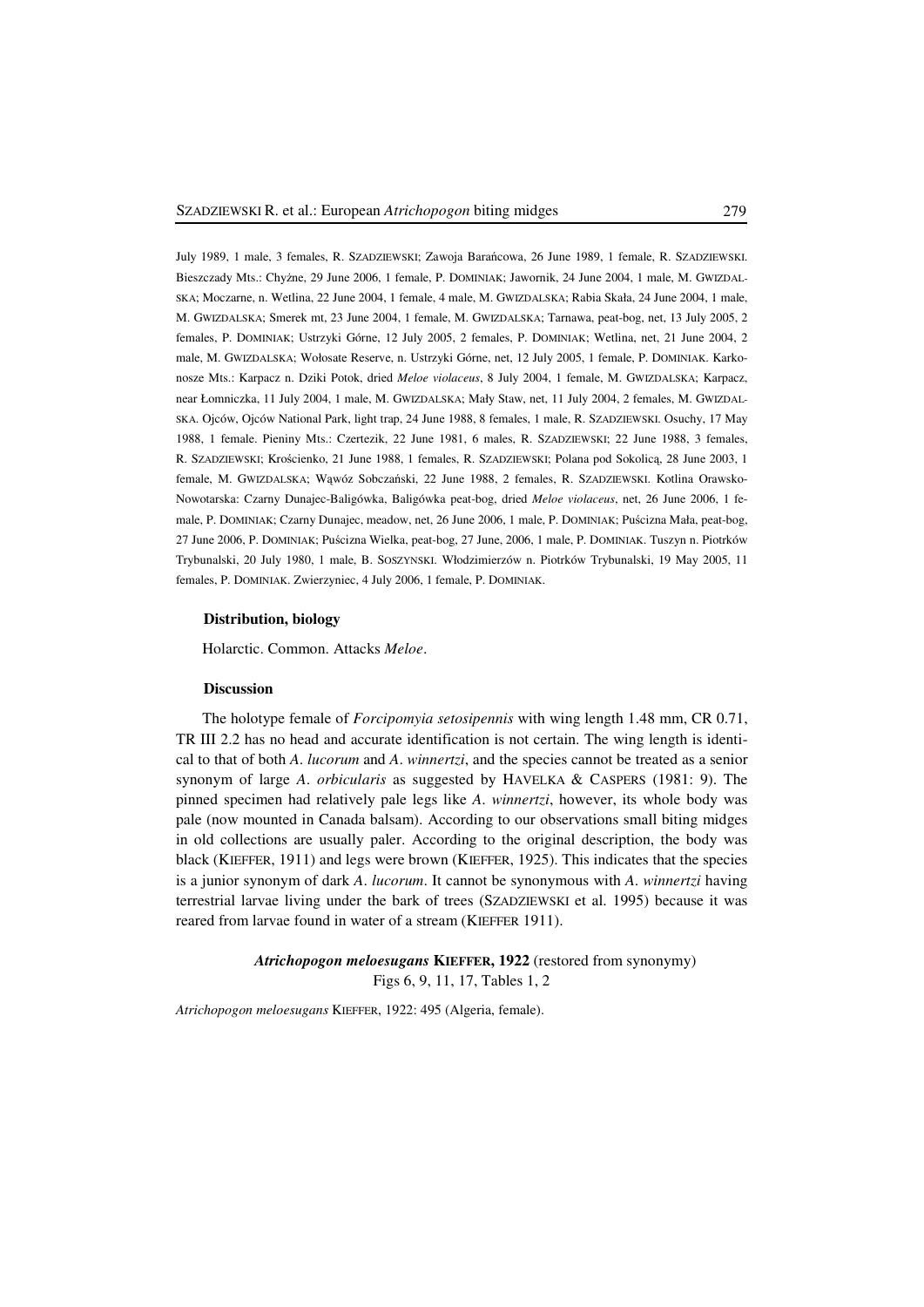## **Diagnosis**

Body, including legs, black to dark brown. Proboscis upcurved. Female mandible with 26-31 small teeth, largest at midportion (Fig. 11); proximal flagellomeres moniliform to slightly appressed (Fig. 6); sensory pit small, shallow, indistinct to deeper and distinct (Fig. 9), female PR(III) 3.1-4.0; only few, or none, macrotrichia below basal radial cell. Male is very similar to that of *A*. *lucorum*; it has somewhat lower flagellar ratio FR(11/10) (1.3-1.5) and higher PR(III) (3.5-4.5) (Table 2).

### **Material examined**

**NW Poland.** Kurze Grzędy Reserve, n. Mirachowo, o. 119, dried *Meloe violaceus*, 27 May 2005, 2 females, P. DOMINIAK; o. 120, Lake Wielkie, dried *Meloe violaceus*, 10 June 2005, 1 female, P. DOMINIAK. Mirachowo n. Kartuzy, Apiales, net, 9 June 2005, 1 female, P. DOMINIAK. Mirachowska Struga n. Kartuzy, *Meloe violaceus* bait, 8 May 1998, 4 females, D. GRACZYK. Sopot, Kamienny Potok, dried *Meloe violaceus*, 8 May 2004, M. GWIZDALSKA. **NE Poland.** Silec n. Kętrzyn, mixed forest, second half of May 1980, 1 female, R. SZADZIEWSKI. Wyskok n. Kętrzyn: *Meloe violaceus***,** 14 May 1992, 49 females, SZADZIEWSKI & GIŁKA; 10 May 1998, 51 females, R. SZADZIEWSKI; 5 May 2001, 13 females, R. SZADZIEWSKI; 1 June 2003, 2 females, R. SZADZIEWSKI; Malaise trap, 14 May 1992, 3 females, R. SZADZIEWSKI. **SE Poland.** Bieszczady Mts., Moczarne n. Wetlina, 22 June 2004, 1 female, M. GWIZDALSKA. Włodzimierzów n. Piotrków Trybunalski, dried *Meloe* sp., 19 May 2005, 1 female, P. DOMINIAK.

## **Distribution, biology**

Algeria, Poland. In early spring (5 May to 1 June) feeding on *Meloe* beetles. Collected mostly from beetles, much seldom with an entomological net or Malaise trap. In experiments conducted in summer from 12 June to 31 August in Germany absent at cantharidin bait (FRENZEL et al. 1992).

### **Discussion**

The species is close to *A*. *winnertzi* and *A*. *lucorum*. It differs from *A*. *winnertzi* by having much darker legs, stouter palps, proximal female flagellomeres almost spherical; macrotrichia are usually absent below basal radial cell. However, some females collected from meloid beetles have slightly apressed proximal flagellomeres and few macrotrichia below basal radial cell, and palps with shallow indistinct sensory pit like those in *A*. *winnertzi*. The hypothesis that the dark *A*. *meloesugans* feeding on meloid beetles is an early spring population of *A*. *winnertzi* is not plausible as in Wyskok (Poland) both species occurred in spring and only those dark specimens attacked meloids. Males of *A*. *meloesugans* only slightly differ from those of *A*. *lucorum* in having lower FR11/10 ratio 1.3-1.5 and usually more slender palpus with PR(III) 3.5-4.5.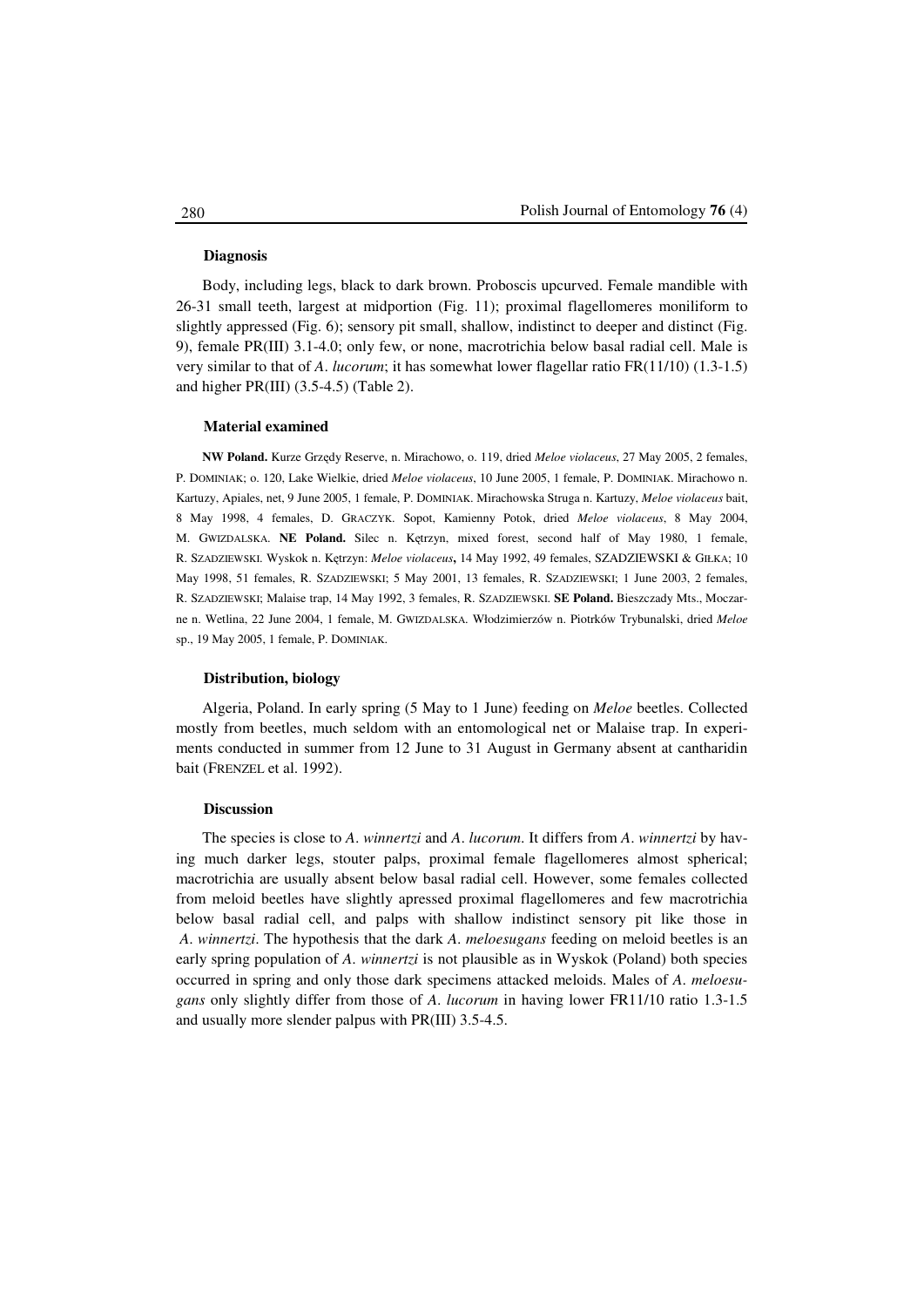## *Atrichopogon winnertzi* **GOETGHEBUER, 1922**

Figs 4, 8, 18, Tables 1, 2

- *Atrichopogon winnertzi* GOETGHEBUER, 1922: 51 (new name for *Ceratopogon lucorum* auct., nec MEIGEN, Belgium).
- *Atrichopogon winnertzi*: SZADZIEWSKI et al. 1995 (all stages, =*A*. *meloesugans* auct. nec KIEFFER, Poland, Denmark, Bulgaria, general distribution).

*Atrichopogon meloesugans* auct.: EWEN & SAUNDERS 1958: 701 (all stages, England); WIRTH 1980: 135 (male, female, figs., England, Slovenia).

*Atrichopogon torgnyensis* GOETGHEBUER, 1949: 2 (male, Belgium), **syn. n.** 

### **Diagnosis**

Legs more or less yellowish; proboscis slender, upcurved. Female wing with macrotrichia below basal radial cell; mandible with 31-36 small teeth. Proximal female flagellomeres disciform (Fig. 4). Third palpal segment long and slender, with small sensory pit, PR(III) 4.3-5.0 in female and 4.4-4.8 in male (Tables 1, 2).

#### **Material examined**

**Holotype** male of *A*. *torgnyensis* GOETGHEBUER labelled: Torgny-lez-Virton 12.7.48. *A*. *torgnyensis* n. sp. male, type [yellow label] *Atrichopogon torgnyensis* Gtgh., R.I.Sc.N.B. 18.073. coll. et det. M. GOETGHEBUER. Mounted on microscope slide by dr. P. HAVELKA in 1996.

#### **Other materials**

**Bulgaria.** Rilski Monastyr, 26 June 1982, 1 female, W. KRZEMIŃSKI. **Czech Republic.** NP Podyjí: Havraníky: Malaise trap, 27 May - 7 June 2001, 3 females; 26 June - 24 July 2001, 2 females. Hnanice: Malaise trap, 27 May - 26 June 2001, 8 females, 7 males; 26 June - 24 July 2001, 9 females, 25 males; 29 July - 29 August 2001, 1 female. Horní Břečkov, Malaise trap, 26 June - 24 July 2001, 1 female. Čížovský rybník pond, Malaise trap, 27 May - 7 June 2001, 1 female; 22 June - 24 July 2001, 1 female; pan trap, 24-26 July 2001, 1 female. Liščí skála, Malaise trap, 17 May - 26 June, 2001, 1 female; 27 May - 7 June 2001, 1 female; 26 June - 24 July 2001, 3 females; 24 July - 24 August 2001, 1 female. Brajtava, sweeping, 25 July 2001, 1 female; car net, 31 May - 2 June 2002, 36 females, 9 males. Brajtava - Letohrádek, emergence trap, 13 May - 1 June 2002, 6 females, 2 males. Zadní Hamry, pan trap, 31 May - 1 June, 2001, 1 female; emergence trap, 13 May - 1 June 2002, 1 female; 26 June - 31 July 2002, 27 females. Ledové Sluje, Malaise trap, 13 May - 1 June 2002, 1 female. Pod Šóbesem, sweeping , 25 July 2001, 3 females, M. BARTÁK. **France.** Sixt Fer á Cheval, 11 June 1994, 1 female, R. SZADZIEWSKI. **Lithuania.** Varenas d. Margionys, 8 August 2000, 1 female, R. SPRANG. Ukmerged. Rugsteliskis, 23-30 July 2000, 2 females, R. BERNOTIENE. **Macedonia.** Struga n. Ohrid, 19 June 1974, R. SZADZIEWSKI.

**NW Poland.** Brzyno n. Żarnowiec, at light, 2 June and 8 July 1980, 2 females, R. SZADZIEWSKI. Chałupy n. Władysławowo, net, second half of June, 1 female, R. SZADZIEWSKI. Gdańsk, light trap, in garden, 23 May 1979, R. SZADZIEWSKI. Gdynia, Kacze Buki, net, 18 June 2004, 1 male, M. GWIZDALSKA. Jaźwiny n. Choszczno, Korytnica river, net, 12 June 2004, 1 female, P. DOMINIAK. Kurze Grzędy Reserve, n. Mirachowo, o. 120, dried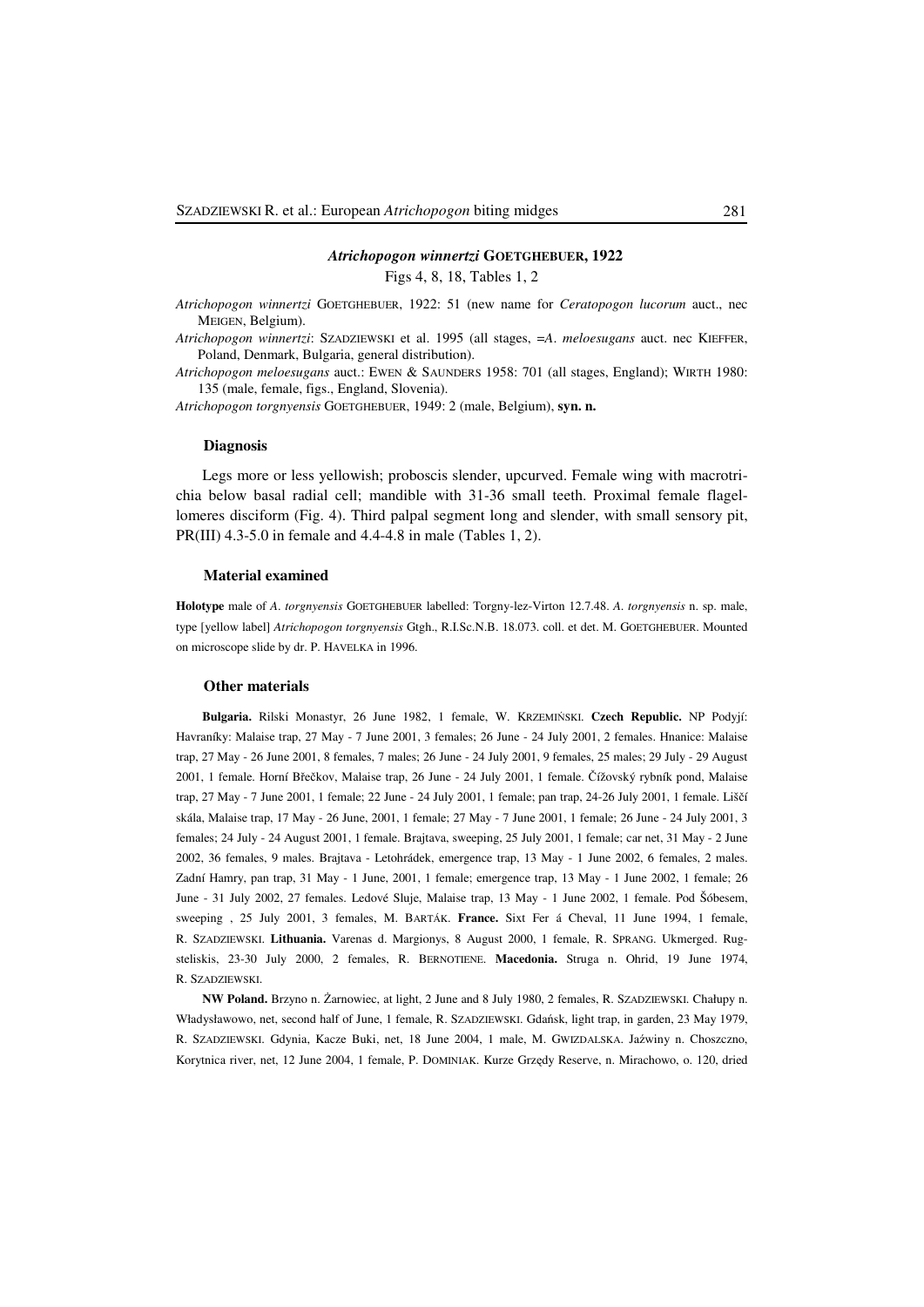*Meloe* sp., 10 June 2005, 1 female, P. DOMINIAK. Łą-czyno n. Kartuzy, dried *Meloe violaceus*, 1-3 August 2003, 7 females, E. SONTAG. Miastko, Apiaceae, 19 June - 6 July 1991, 5 females, A. WARZOCHA. Nadole n. Żarnowiec, 2 June 1982, 1 female, R. SZADZIEWSKI. Okole n. Starogard Gdański, near Wierzyca river, net, 15 June 2004, 1 female, M. GWIZDALSKA. Sopot, net, 29 July 2003, 1 female, E. KACZOROWSKA. Staniszewskie Błota Reserve n. Mirachowo, o. 209, 210, net, 9 July 2006, 3 females, P. DOMINIAK. Starogard Gdański, net, 19 July 2004, 1 male, M. GWIZDALSKA. Szubin n. Bydgoszcz, 26 July 1993, 1 female, J. KRZYWIŃSKI. Toruń-Barbarka, 3 July 1981, 1 female, R. SZADZIEWSKI. Toruń-Bielany, light trap, 17 July 1974, 1 female, R. SZADZIEWSKI. Władysławowo n. Gdańsk, net, 13 July 2001, 1 female, E. KACZOROWSKA. Żukowo n. Gdańsk 13 July 1994, 2 females, E. KACZOROWSKA. **NE Poland.** Białowieża Primeval Forest, Moericke trap, 17 June 1987, 1 female, IZ PAN. Gietrzwałd n. Olsztyn, 16 July 1991, Apiaceae, 1 female, K. PODBIELSKA. Kunicha n. Sztabin, *Conium maculatum*, 22 June 1985, 1 female, J. KRZYWIŃSKI. Przasnysz, 16 June 1993, 3 females, K. GRĘDZIŃSKA. Szczebra n. Augustów, sticky trap, 28 June 1990, D. ANUSZKIEWICZ. Wigry National Park: Krzywe, Apiales, net, 1 July 2005, 1 female; Samle, net, 18 August 2005, 1 female, P. DOMINIAK. Wyskok: light trap, 10 July 1994, 1 female, R. SZADZIEWSKI; 19 August 1995, 1 female, R. SZADZIEWSKI; 28 June - 13 July 1997, 7 females, R. SZADZIEWSKI; 4 July 1998, 1 female, R. SZADZIEWSKI; net, 5 June 1999, 1 female, W. GIŁKA. **SE Poland.** Bieszczady Mts., Moczarne n. Wetlina, 22 June 2004, 2 males, M. GWIZDALSKA. Dolina Będkowska n. Kraków, netting, 3.07. 83, 1 female, W. KRZEMIŃSKI. Kotlina Orawsko-Nowotarska, Czarny Dunajec-Baligówka, Malaise trap, 27, 29 June 2006, 1 female, P. DOMINIAK. Ojców National Park, Ojców, light trap, 24 June 1988, R. SZADZIEWSKI. Pieniny Mts, Krościenko, at light, 22 June 1988, 1 female, R. SZADZIEWSKI. Roztocze: Międzyrzeki Reserve, net, 5 July 2006, 1 female; Zwierzyniec, dried *Meloe* sp., 3 July 2006, 1 female, P. DOMINIAK; near Wieprz river, net, 5 July 2006, 1 female, P. DOMINIAK. Świętokrzyskie Mts., Święty Krzyż, light trap, 17 June 1968, 2 females, Z. BILIŃSKI.

**Sweden.** Johannisfors, 18 July 2003, 1 female, W. GIŁKA. Mälaren n. Strangnas, 11 August 2003, W. GIŁKA. **Turkey.** 25 km NW Erdemli, 9-12 June 2000, 1 female, R. DOBOSZ.

#### **Distribution, biology**

An European faunal element common in Europe and Western Asia (Turkey, Armenia, Kirghizia, West Siberia). In Europe reported from the following countries: Italy, Slovenia, Macedonia, Bulgaria, England, Belgium, France, Austria, Hungary, Germany, Poland, Czech Republic, Slovakia, Denmark, Finland, Sweden, Estonia, Lithuania, and Ukraine. Larvae live under rotting wood (WINNERTZ 1852, SPEISER 1910, EWEN & SAUNDERS 1958, SZADZIEWSKI et al. 1995). Females do not attack *Meloe* beetles. Previous records of females feeding on meloids were actually based on specimens of *A*. *lucorum* and *A*. *oedemerarum* or misidentified *A*. *meloesugans* (WIRTH 1980, SZADZIEWSKI et al. 1995). In Poland, imagines recorded from 23 May to 19 August. Adults were collected at light, from the umbelliferous flowers (*Conium maculatum*), or dried *Meloe violaceus* bait in late summer.

# **Discussion**

Holotype male of *A*. *torgnyensis* with yellow legs and slender palps, now examined, cannot be treated as a synonym of *A*. *lucorum* as suggested by BORKENT & WIRTH (1997)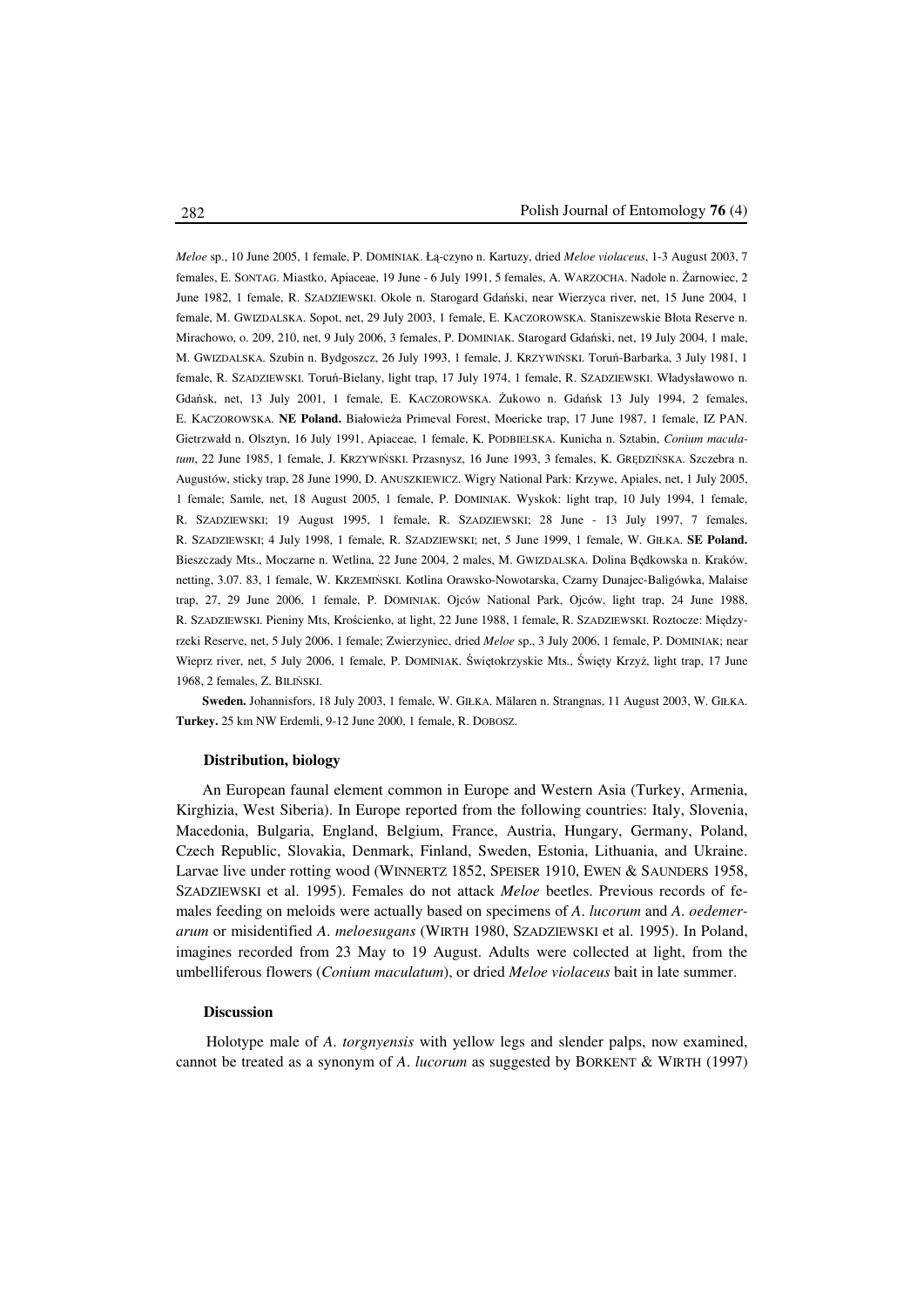and HAVELKA & AGUILAR (1999). It is recognised here as a new junior synonym of *A*. *winnertzi*.

### **Acknowledgments**

We are much indebted to Małgorzata PIOTROWICZ (Gdynia) for her help in preparing the manuscript, and to Dr. Patrick GROOTAERT (Bruxelles) who kindly arranged the loan of the material.

#### **REFERENCES**

- BORKENT A., WIRTH W.W. 1997. World species of biting midges (Diptera: Ceratopogonidae). Bulletin of the American Museum of Natural History **233**:1-257.
- EWEN A.B., SAUNDERS L.G. 1958. Contributions toward a revision of the genus *Atrichopogon* based on characters of all stages (Diptera, Heleidae). Canadian Journal of Zoology **36**: 671-724.
- FRENZEL M., DETTNER K., WIRTH D., WAIBEL J., BOLAND W. 1992. Cantharidin analogues and their attractancy fro ceratopogonid flies (Diptera: Ceratopogonidae). Experientia **48**: 106-111.
- GOETGHEBUER M. 1922. Étude critique des *Ceratopogon* de la collection MEIGEN conservée au Museum National d'Histoire Naturelle de Paris. Bulletin de la Société Entomologique de Belgique **4**: 50-59.
- GOETGHEBUER M. 1949. Ceratopogonidae et Chironomidae nouveaux ou peu connus d'Europe (Treuzième note). Bulletin Institut Royal des Sciences Naturelles de Belgique **25**(14): 1-8.
- HAVELKA P. 1979. *Atrichopogon lucorum* (MEIGEN, 1818) [Diptera, Ceratopogonidae] ein neuer temporärer canthariphiler Ektoparasit am ölkäfer *Meloe violaceus* MRSCH., 1802 [Coleoptera, Meloinae]. Zeitschrift der Arbeitsgemeinschaft Österr. Entomologen **30** (1978): 117-119.
- HAVELKA P., AGUILAR M. 1999. Ceratopogonidae. Studia Dipterologica Suppl. **2**, 33-38.
- HAVELKA P., CASPERS N. 1981. Die Gnitzen (Diptera, Nematocera, Ceratopogonidae) eines kleinen Waldbaches bei Bonn. Decheniana **25**: 1-100.
- KIEFFER J.J. 1911. Nouvelles descriptions de chironomides obtenus d'éclosion. Bulletin de la Société d'Histoire Naturelle de Metz **27**: 1-60.
- KIEFFER J.J. 1918. Chironomides d'Afrique et d'Asie conservés au Museum National Hongrois de Budapest. Annales Historico-Naturales Musei Nationalis Hungarici **16**: 31-136.
- KIEFFER J.J. 1919. Chironomides d'Europe conservés au Museum National Hongrois de Budapest. Annales Historico-Naturales Musei Nationalis Hungarici **17**: 1-160.
- KIEFFER J.J. 1922. Nouveaux Chironomides piqueurs habitant l'Algérie. Archives de l'Institute Pasteur de l'Afrique du Nord **2**: 494-518.
- KIEFFER J.J. 1924. Quelques nouveaux chironomides piqueurs de l'Europe centrale. Archives de l'Institute Pasteur Algérie **2**: 391-408.
- MEIGEN J.W. 1818. Systematische Beschreibung der bekannten europäischen zweiflügeligen Insekten. Aachen, **1**: 36+333 pp. pls 1-11.
- REMM H. 1981. New synonyms and new names of the Palaearctic Ceratopogonidae (Diptera). Eesti NSV Teaduste Akadeemia Toimetised. 30. Bioologia **1**: 27-32.
- REMM H. 1988. Family Ceratopogonidae. [in:] A. SOOS, L. PAPP (eds.) Catalogue of Palearctic Diptera **3**: 11-110.
- SPEISER P. 1910. Beiträge zur Kenntnis der Dipteren-Gruppe Heleinae. Zoologische Jahrbüchern, Suppl. **12**: 735-754.